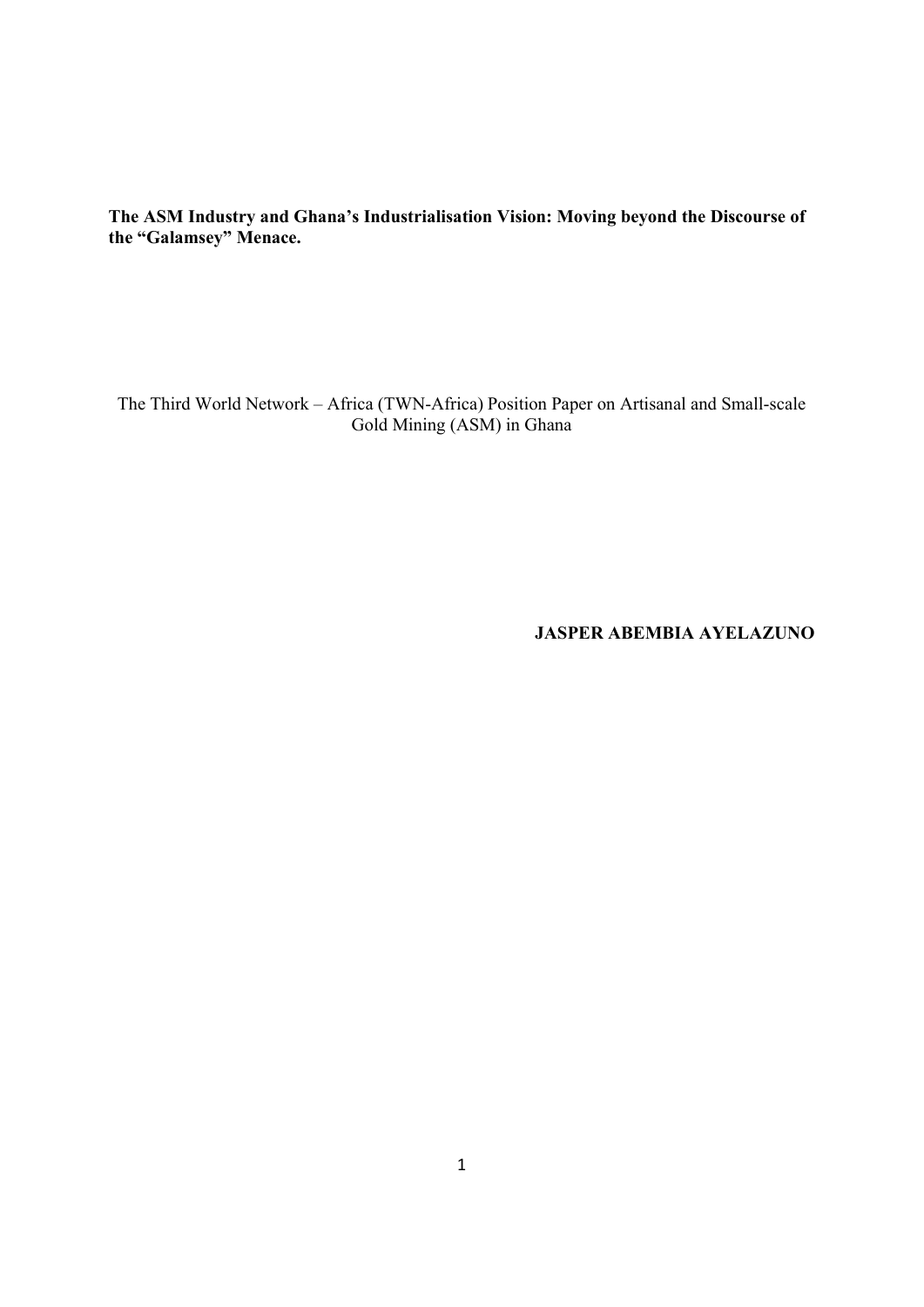#### **1. Introduction**

Traditional artisanal mining (TAM) by natives of the Gold Coast, the disparate territories which later fell within the demarcated territorial boundaries of the nation-state of Ghana, predated industrial/large-scale mining by several centuries. The mining of gold by the inhabitants of the Akan forest area of modern Ghana illustrates this clearly. The indigenous people of this area devised simple, but effective and sustainable technologies of mining, that supplied Europe with significant quantities of Gold between the thirteenth and nineteenth century. This traditional artisanal mining (TAM) – as distinct from present-day artisanal and small-scale mining (ASM) – served as one of the major sources of the gold that reached Europe via the trans-Saharan trade routes, prior to the landing of Portuguese on the Guinea Coast of West Africa (Hilson 2002; Ofosu-Mensah 2010, 2011, 2013). It was gold obtained through TAM that served as the driving force of the booming gold trade between the natives of the Gold Coast and the Portuguese and Arabs in the pre-colonial period. Indeed, as far back as between the  $5<sup>th</sup>$  and  $6<sup>th</sup>$  century the indigenes of the Gold Coast participated in the gold trade between the Phoenicians and Carthaginians and the people present-day West Africa (Ministry of Lands and Natural Resources [MLNR 2017: 1). We are informed by Ofosu-Mensah (2010: 124) that 'Bono Manso noted to be the first of the powerful Akan Kingdom flourished on the gold trade during the trans-Saharan trade. Denkyira, then located near the site of the modern Obuasi gold mine, established power based on gold trade with European merchants at Elmina in the seventeenth century. Asante, Akyem, Twifu and Wassa had gold with which to obtain weapons from European trade establishments.'

 This position paper makes three closely related arguments. First, TAM has changed profoundly over a long period of time, spanning formal colonialism in 1874, the early decades of the postcolonial years, and in the era of the dominance of free market development policies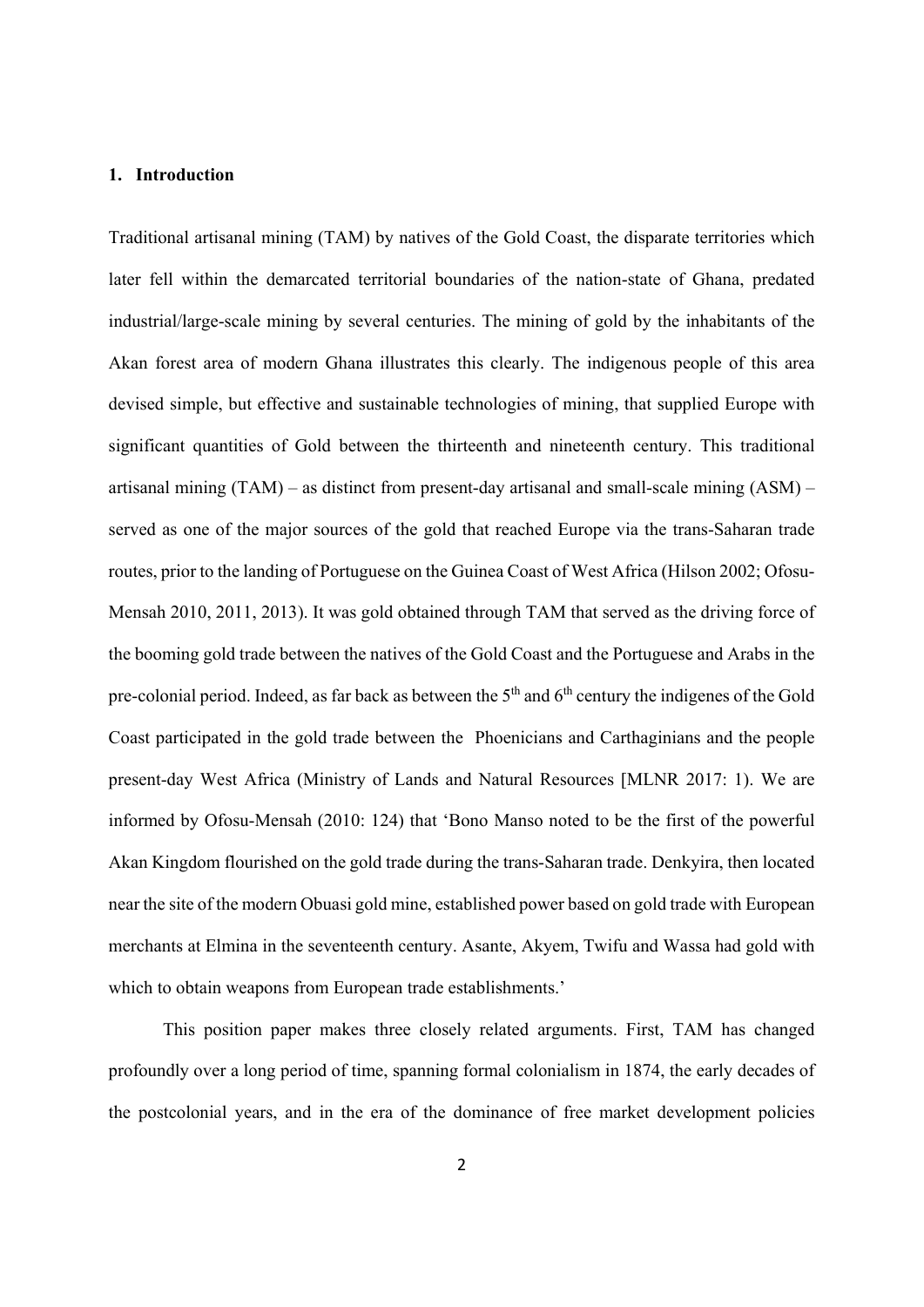between the 1980s and 2000s. What is so much reviled as the menace of 'galamsey' or ASM, is completely a different phenomenon from TAM, even if – and as is to be expected – they are interconnected. Second, the main driving forces of these changes, are both local and global; and revolve around the central role of the state (both colonial and postcolonial) as a "development" actor, as well as around global forces of capitalism such as transnational mining capitals, global governing institutions, and old and new imperialist states. Third – and situated in the politicaleconomic context of Ghana's quest to industrialise, partly, on the back of its natural resources – the ASM industry should be reinvented and integrated into the industrialisation plan of the country. This must be done in ways that envisage and make the ASM industry as one of the central nodes of the intersectoral and value-chain linkages which are to be forged to engender the structural transformation of the Ghanaian economy to an industrialised economy of scale and scope. The upshot of the three arguments is this: the ASM sector can be made environmentally sustainable while contributing to national development, especially providing income and employment to the poor segment of the rural populace who are involved in the sector. Therefore, it is important that current mining policies and visions, like the Africa and Ghana mining visions, factor in the ASM as one of the pillars of the success of these policies.

In the following pages, the arguments will be fleshed out in the following order: section two provides a survey of the ASM gold sector in Ghana, at pains to track the historical changes that it has undergone from the precolonial, colonial, early decades of the postcolonial era and the era of free market development policies between the 1980s and present. This narrative will necessarily be connected to the history of gold-mining and its role in the political economy of Ghana because the ASM industry is part of the broader mining sector of the country. The role of the state in the ASM sector is examined in the third section. The main theme of the discussion is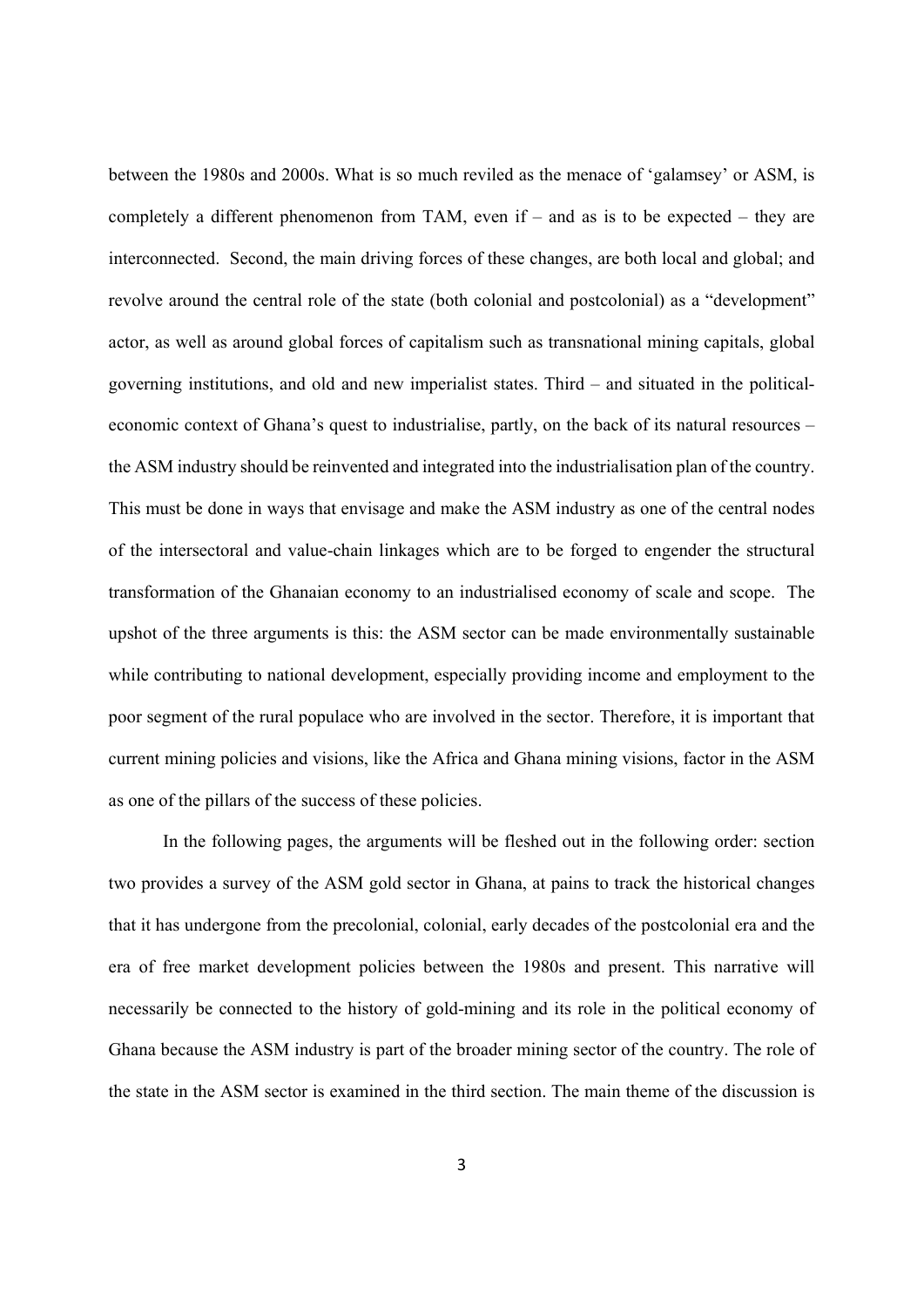the policies and laws designed by the state (colonial and postcolonial) to regulate mining and to channel the country's gold-wealth to its "development". However, no discussion of the role of the Ghanaian state in the ASM industry, in terms its actions and inactions, will be logical and convincing without building the foundation of this discussion: that is addressing the questions just what is the state and why does it behave the way it does. So before discussing the role of the Ghanaian state in the ASM industry, section three begins with a brief theoretical and empirical discussion of exactly what the state is, what informs what it does or does not do, the notion of a unique "African state", and how or not this specific form of state is responsible for the "formalinformal" ASM industry of Ghana. The penultimate section surveys recent developments in the ASM industry, focusing on Chinese and foreign actors, the biased and extremely negative media reportage on the ASM industry, and the military action taken by the newly elected Akufo-Addoled government – the government of the party ideologically committed to democracy and human rights – to stamp out galamsey. The last section focuses on the sub-title of this position paper: moving beyond the discourse of the galamsey menace. It states and discusses strategies to improve the sustainability of the ASM industry and the ways in which it may integrated into the industrialisation strategies of Ghana; particularly, strategies aimed at forging forward, mid, and backward linkages between the extractive industry and other sector of the national economy.

This position paper draws on mainly secondary sources such as scholarly and grey literature, as well as national and international policy and regulatory frameworks such as Ghana's Minerals and Mining Policy frameworks, statutory and legislative instruments on mining, the Ghana country's mining vision (CMV), ECOWAS Minerals Development Policy(EMDP) and the Africa Mining vision (AMV), as well as various policy documents with implications for ASM operations.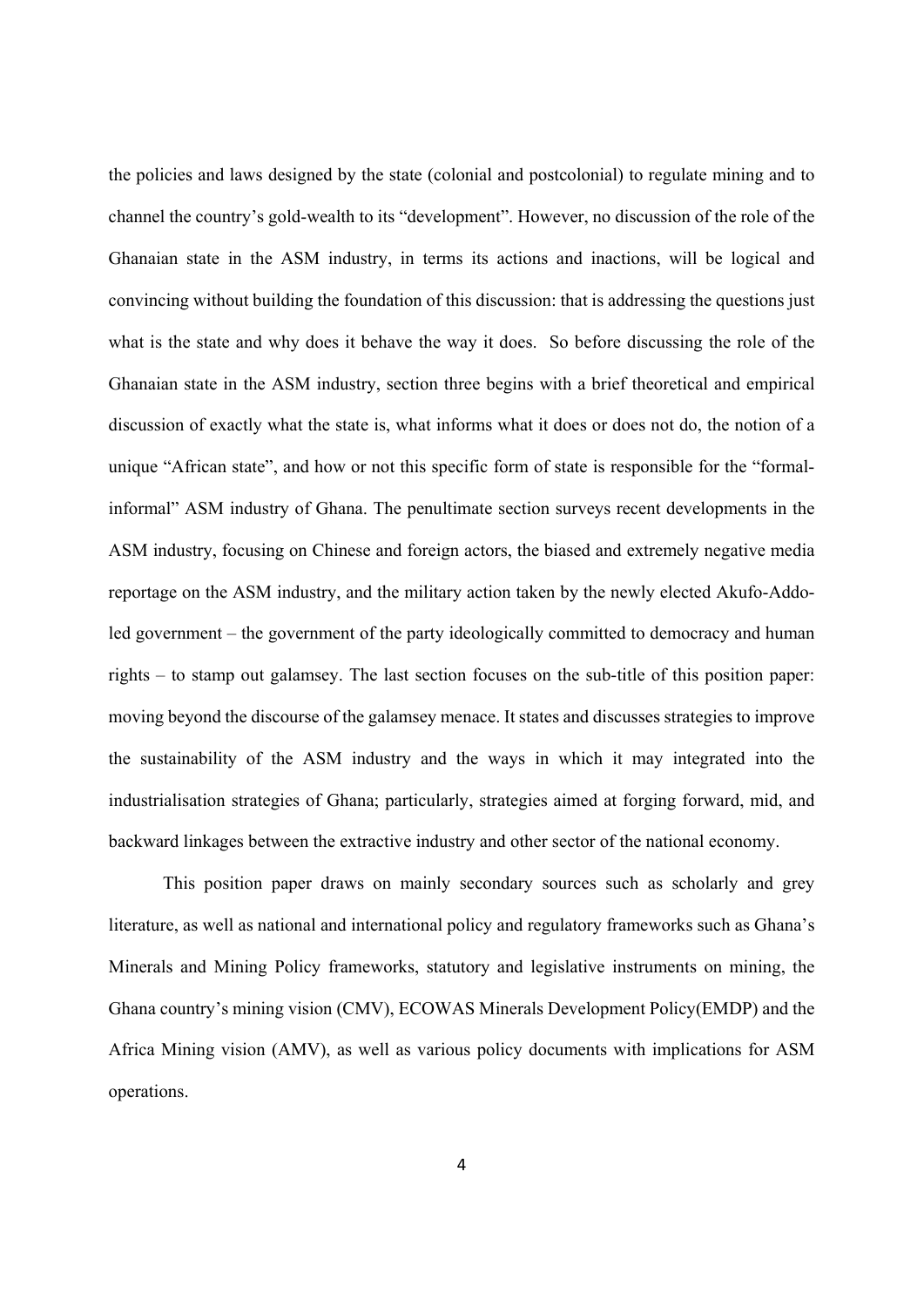#### **2. Survey of the ASM Gold Sector in Ghana: Historical Backdrop and Main Features**

Most of the gold mining in the period preceding the mid-nineteenth century – that is the traditional artisanal mining (TAM) – was sedimentary; a method of mining in which miners recovered gold from the ground and then washed it out in the river banks with wooden calabashes. Some of the gold was also obtained from streams and in the sands located on the coasts of the water bodies, where it had been washed down by rain (Kimble 1963; Gocking 2005). Bosman (1698) states that the gold was obtained in or between hills and in river gravels where the streams enter the sea. Three main methods of TAM are discernible from the variegated methods used by the natives of the Gold Coast: shallow pit, deep shaft and alluvial. The latter was the most commonly used, and the rest, though used in some parts of the Gold Coast, was relatively rare. Alluvial mining entails retrieving sediments from rivers containing gold particles, which was then washed multiple times to distil gold from the sand (Hilson 2001: 16). Barbot (1732), provides, perhaps, one of the most vivid descriptions of TAM:

(Natives) plunge and dive under the most rapid streams, with a brass basin or wooden bowl on their heads, into which they gather all they can reach to at the bottom…When full, they return to the bank of the river, with the basin on their head again, where men and women are ready to receive and wash it…The gold comes up some in small grains, some in little lumps as big peas or beans, or in very fine dust (cited in Hilson 2001: 16

By this method of mining, TAM draws closer to "gather and sell", the original and English words used to describe the method, but pronounced as "galamsey" by the local people who could not read and write English.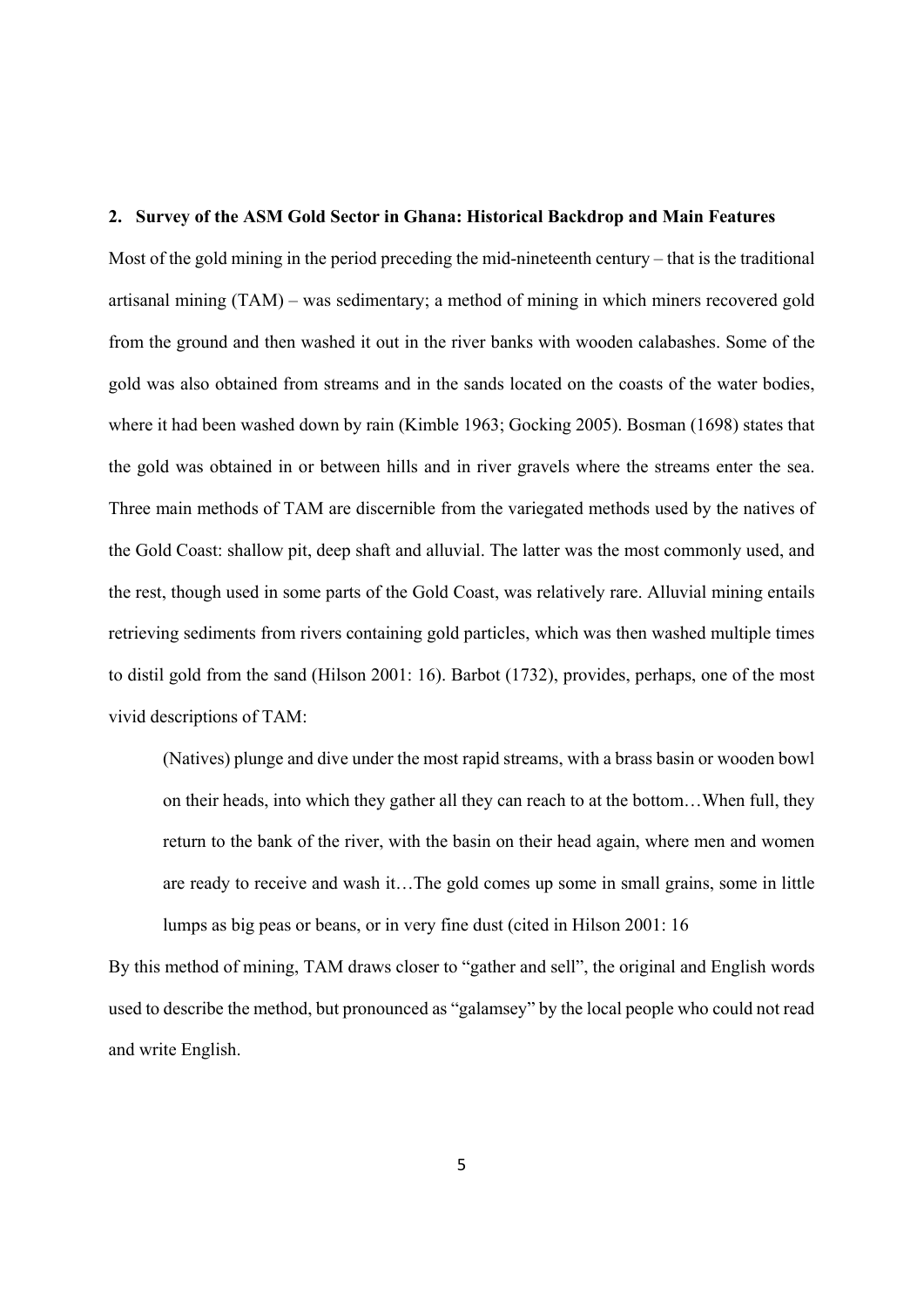The illegalisation of TAM – and to re-emphasise, the time-honoured means of social reproduction of the people of the Gold Coast as distinct from ASM – has long historical roots connected to colonialism and the colonial state. In harmony with its fundamental goal exploiting the natural resource of the Gold Coast, the British colonial state put in place measures that ultimately banned TAM. These measures constricted the mining rights of the natives to protect the profits of European companies rather than supporting local people in their efforts to make a living from the gold found under the belly of their lands. This signaled the beginning of state control and the illegalization of local or artisanal and small-scale mining (ASM) in the Gold Coast; a development that effectively prevented Gold Coasters from participating in the gold mining industry except as labourers (Hilson 2005). Having lost its etymological roots in the history of TAM, 'galamsey gained its most reviled notion as not just illegal mining, but a social and environmental menace in Ghana. Indeed, 'galamsey' is not just one menace among many in Ghana, but the menace threatening the very existence of the country, and something to extinguished once and for all. Yet, if the new semi-industrial and small-scale mining, lumped together with TAM as 'galamsey', are decoupled from it, what remains will be closer to native people engaged with their traditional and time-honoured strategies of social reproduction – just like farming and blacksmithing and goldsmithing.

The misconception of ASM is that it is a "get rich quick scheme" and that the lure of 'fast money' is what is attracting these miners (Hilson 2011). However, many scholars fail to examine the history of ASM and its economic benefits to those who participate in it. Its contribution to wealth creation, employment and the economy make it one of the nation's most important livelihood activities, directly employing an estimated one million people and supporting approximately 4.5 million more (Hilson and McQuilken 2016).Ghana's gold rush could provide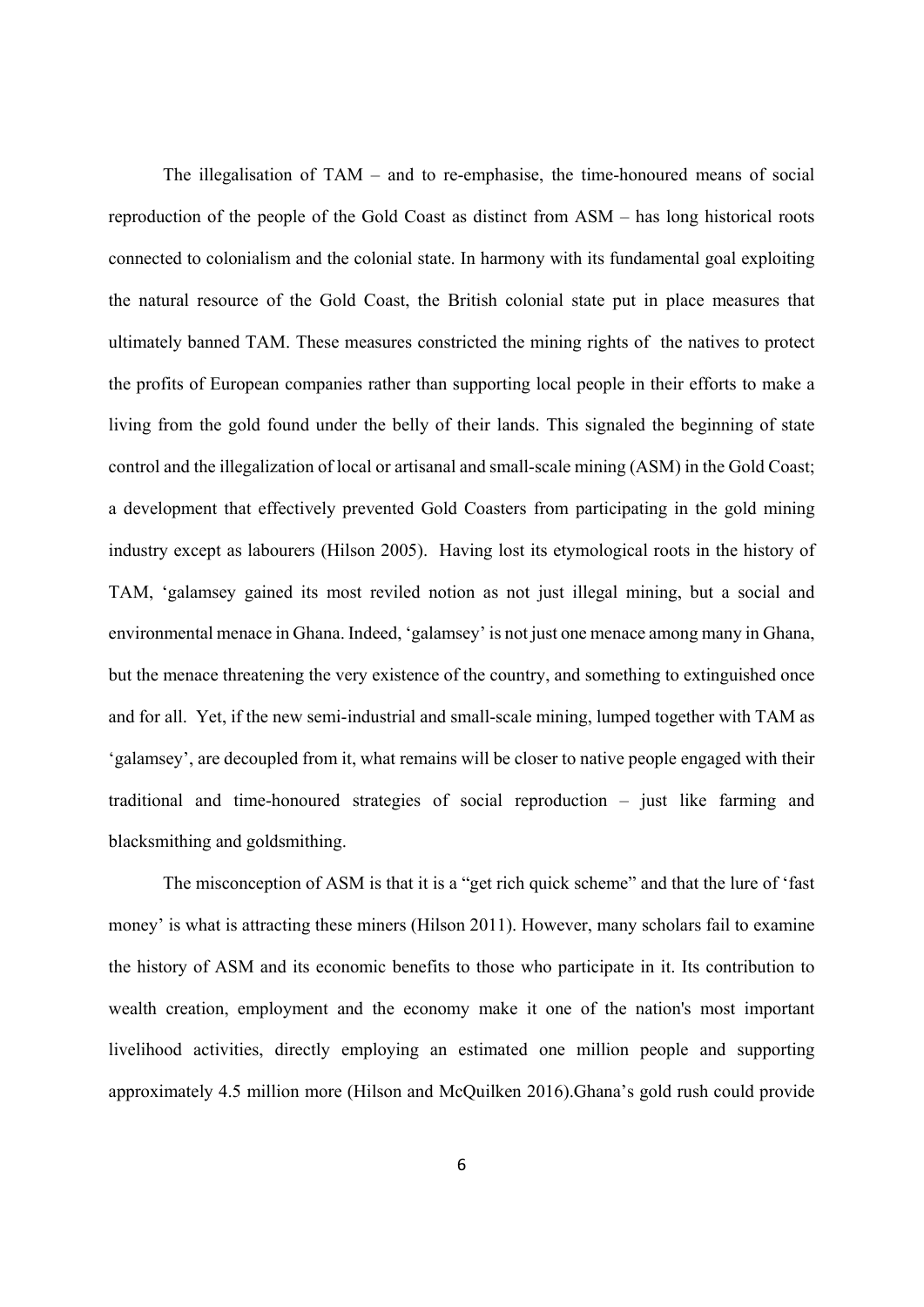hundreds of thousands of jobs and many tax revenues, instead the people benefitting most are the illegal miners. What is happening here is an example of a country with rich natural resources, but weak governance. The new rush for resources in Ghana will affect the lives of millions; for some, it will be a path to prosperity but for others it will ensure they remain locked in poverty for decades to come (Hilson et al. 2007).

It is important at this stage to examine what drives people to mine illegally and why the industry is steadily growing, despite its illegality. Firstly, gold mines are attractive, especially for those hoping for a lucky break. In their search for a better life, large numbers of the unemployed, largely young people from communities near mine sites, move to the mining towns. Unfortunately, they are often unable to secure jobs due to their low educational qualifications (Siegal, Veiga 2009). Social injustice is another reason that forces people into this venture. All the major companies and corporate entities are located in the capital city of Accra with few regional branches in the regional capitals. As a result, jobs are concentrated in the large cities so people in the villages look to small-scale illegal mining or galamsey as a gainful "employer" no matter how objectionable this "employer" is (Tsuma 2006). Today, there is a high level of unemployment in Ghana. There are simply not enough jobs being created by the economy and therefore, the scale of unemployment inevitably pushes genuine job seekers into illegal mining (ghanaweb.com 2010).

**Themes to be discussed further on the characteristics of the ASM gold industry in Ghana are:** 

### **1. The evolution of ASM mechanics and techniques**

 Traditional mining was relatively speaking, not labour intensive (Hilson 2001). The average size of labour required for a traditional mine varied with the scale of operations. In general, the traditional mine labour force was not different from those used in farming, which was the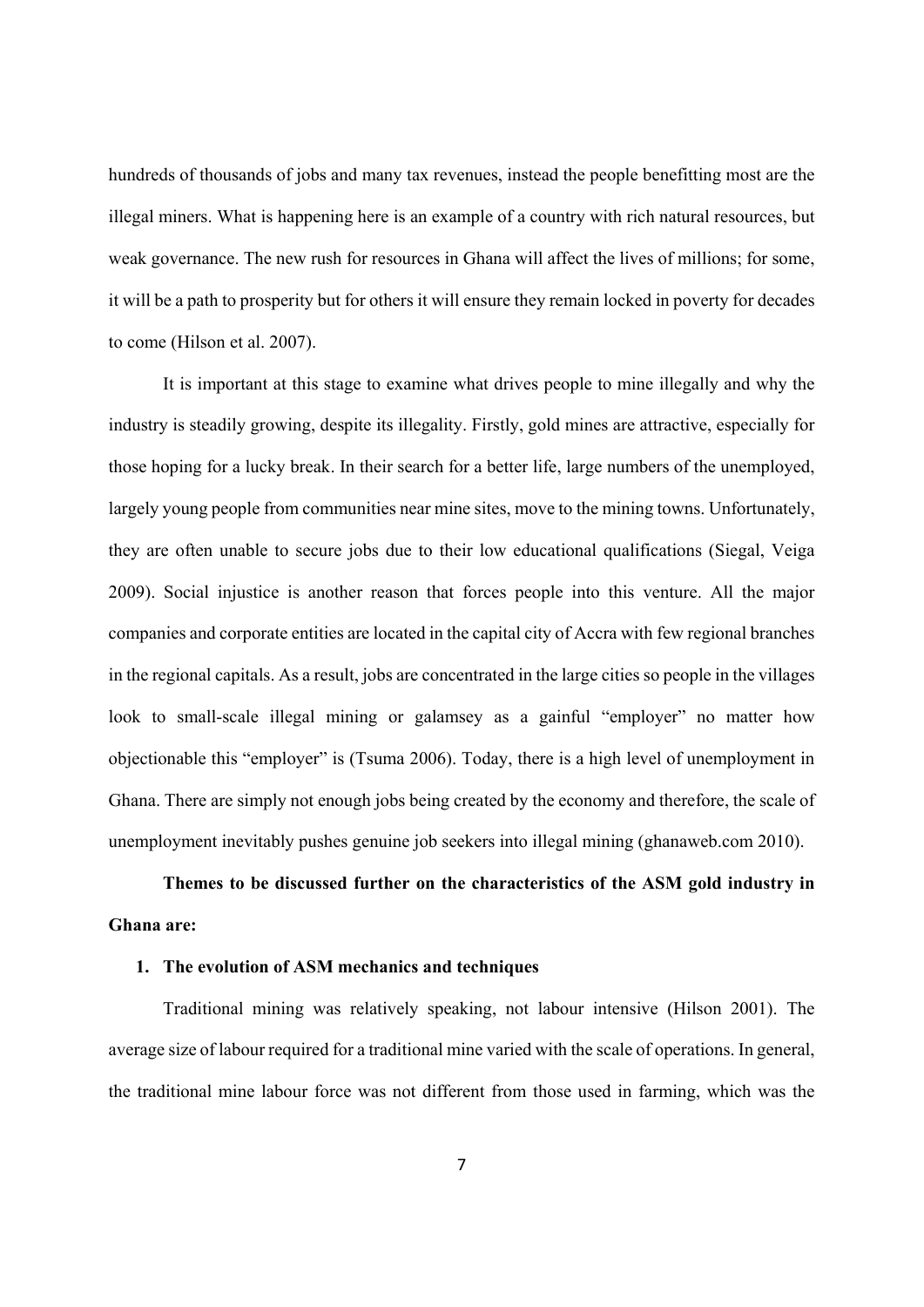dominant occupation in those times. The indigenous miner searched for and mined gold with his family members. The men dug the pits often with the help of their sons. It was an advantage for a man to have several wives, as they and their children provided the labour required for panning (Brenya 1998). Traditional mining required a small labour force because it was a part time job for the farmer-miner who used mining as a supplement to subsistence farming and craftwork (Hilson 2001). Thus, the scale of an indigenous mining operation was very limited in size. The most commonly used tool in shallow-pit mining was a digging hoe or adze. G. E. Ferguson, the Fante geologist and surveyor, stated that when passing through the Upper Birem Valley of Akyem Abuakwa in 1890, he noted that local diggers had developed a more specialised digging instrument – a kind of narrow bladed spade with a long handle (Nyame 2013). It was used to press the ends against the walls of the shaft for support in descent and ascent.

 The modern small-scale artisanal miners utilise old techniques of digging their trenches with the same tools that were used in the olden days. However, the difference between the two is that, whereas the old traditional miners abandoned their shafts upon hitting the water table, the galamsey miners of today use of water pumps to pump the water from their shafts and continue with their activities (Nyame 2013). Galamsey is slightly more advanced than traditional mining in the application of mercury and cyanide to retrieve gold, whereas the native miners did not know how to recover the gold when it was locked up. Finally, there is a contrast between galamsey and traditional mining in terms of the labour used. In the past, mining was a family business, but now, companies hire others badly in need of employments, to mine for them.

 The tale of indigenous African mining in Ghana has been one of resilience in the face of adversity, more specifically, poverty (Hilson 2001). Even when it was deemed illegal due to pressure for Britain, indigenous African mining technology survived and adapted to the changing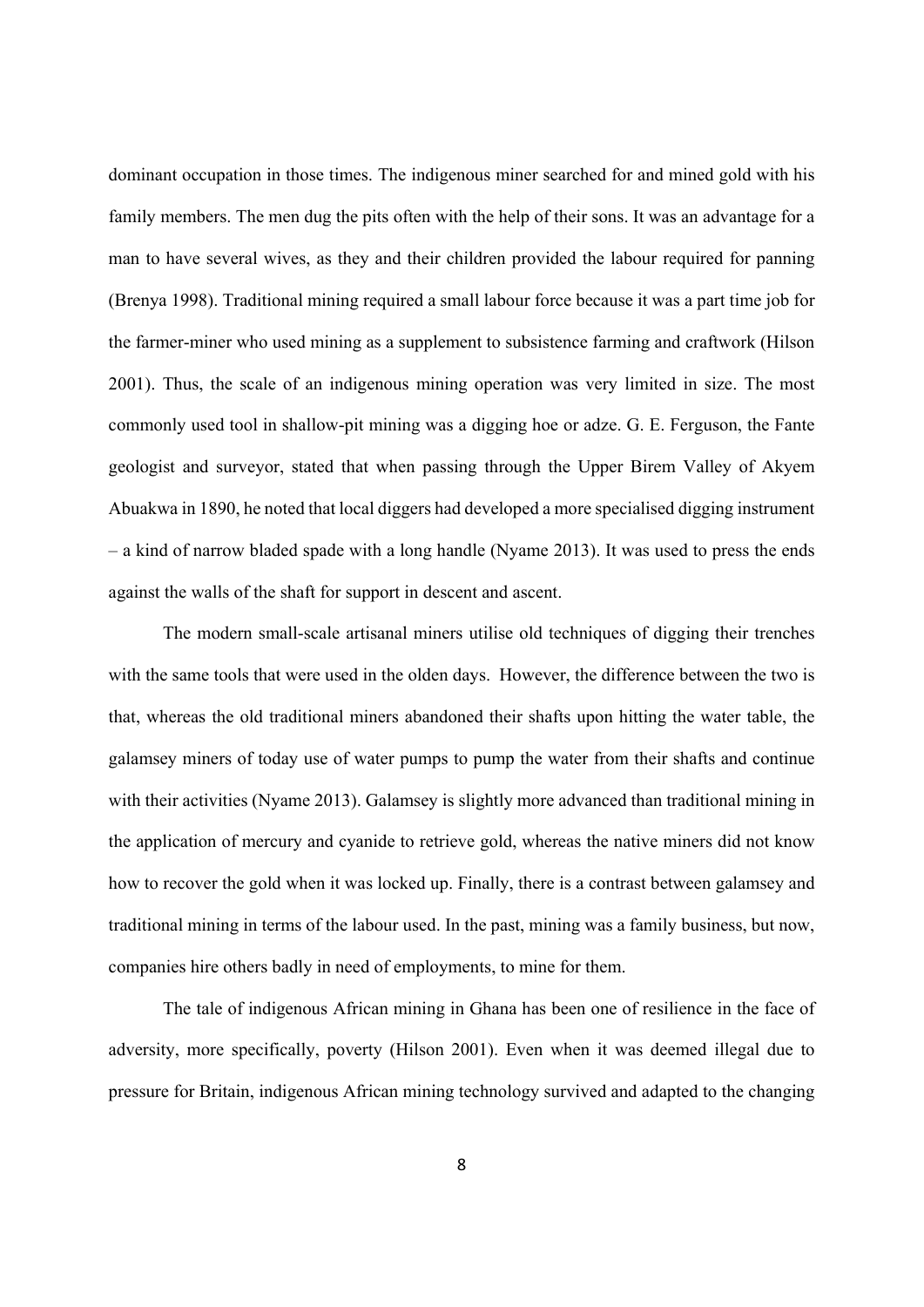times by merging some scientific practices with it and in the process, creating a new mixture form of artisanal mining known as galamsey.

#### **2. Environmental pollution caused by ASM – mechanics of small scale mining**

 The law in Ghana regarding small scale mining is that no mining is allowed within 500 metres of the water bodies (Hilson and Garforth 2011). However, many mining operators are now focusing their efforts on the rivers themselves, using electric machinery to lift mud up to the surface from the river bed. This is then treated with chemicals, including poisons such as cyanide, lead and mercury, to extract the gold before the waste is deposited back into the rivers (Ackah-Baidoo 2012). With most of these illegal miners being illiterates, they unknowingly use hazardous methods to process their gold. Mercury is poisonous, and when discarded into streams, it builds up in fish consumed by the locals. Aside from the dreadful consequences this has for aquatic life, the toxins are absorbed by humans because fish is a necessary food source and the rivers are often the only source of water for drinking and bathing (Hilson 2013). Dozens of people have died and hundreds more have been poisoned because of the after effects. Mercury in humans can cause kidney problems, arthritis, loss of memory, miscarriages and psychotic reactions (Tsuma 2009).

 While the long-term effects are yet to be seen, the short-term effects are very visible and troubling. For example, within rural communities who rely on the water bodies as their only source of water, diseases such as cholera and rashes, are rampant. Mercury poisoning is another effect that heightens the environmental pollution. Mercury is a banned substance in Ghana, however these miners have very easy access to it (Hirons 2013). Once the water bodies have been contaminated with mercury, the living things within also become contaminated. Because of the lack of regulation, the chemicals used to extract the minerals are released into water bodies, which later go into the farming lands; so not only are the people drinking potentially harmful chemicals,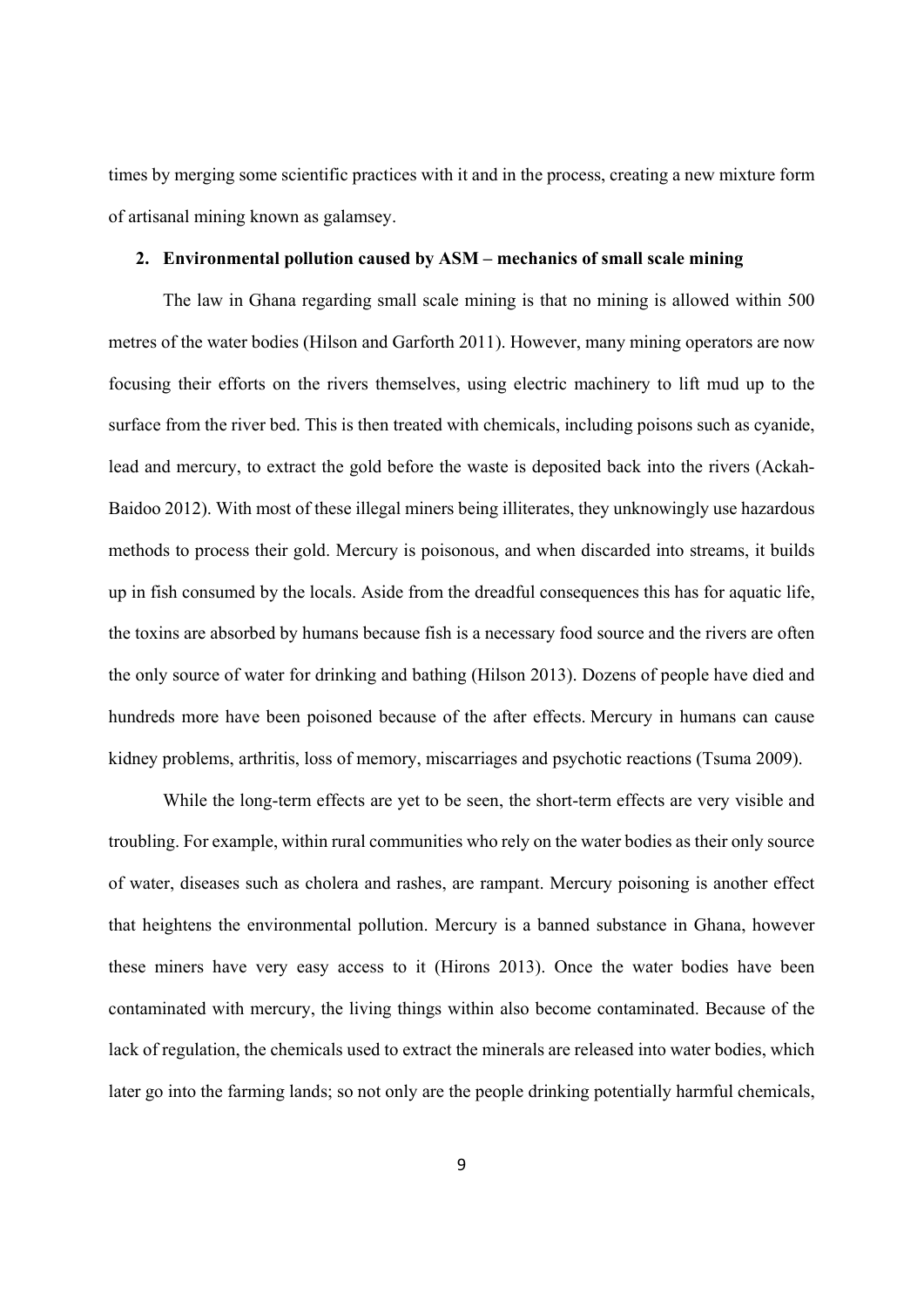they are also eating them (Hirons 2013). A recent study conducted by the UN Industrial Organisation found that the majority of villagers sampled, including non-miners, carried unsafe levels of mercury in their bodies. The concentration found in fish was three times higher than levels deemed safe by the U.S. Environmental Protection Agency (EPA). Reports also state that, "in a week at least one person dies" as a direct result of the various pollution-related activities by illegal miners (CLP, Galamsey: Will Work for Gold, January 18, 2010).

#### **3. Class dynamics/actors**

The sharp rise in the price of gold from 2008 to 2012 sparked a modern-day gold rush as thousands of Ghanaians turned to gold digging. Even though the price of gold has since dropped, there has been no sign of these small-scale miners, known as galamsey, giving up in their search for gold. As to be expected, there are class differentiations and dynamics within the small-scale mining community. Primarily, there are those who do it purely for livelihood reasons – the poor. Thirty percent of Ghanaians live beneath the poverty line, and the most impoverished are unskilled and illiterate rural dwellers with very few employment options (Ofosu-Mensah 2011). When their backgrounds are checked, you will learn that more than often, they are children and descendants of those who lost their farming lands to large scale mining companies, where very little or no compensation was paid (Hiron 2013). The children of these families had to drop out of school because their parents could not afford it, and therefore have to turn to small scale mining, as a means of survival; therefore, the cycle continues. Due to their lack of education, they cannot even be hired to work 'legally' for the large-scale mining companies, so what other choice do they have than to participate in galamsey? These families work for their daily bread, and not for their futures. As stated by Dr. Kevin Telmer in his documentary, The Money Stone, small scale mining is not people in poverty, it is rather people taking the first step to escaping poverty. There is no flight of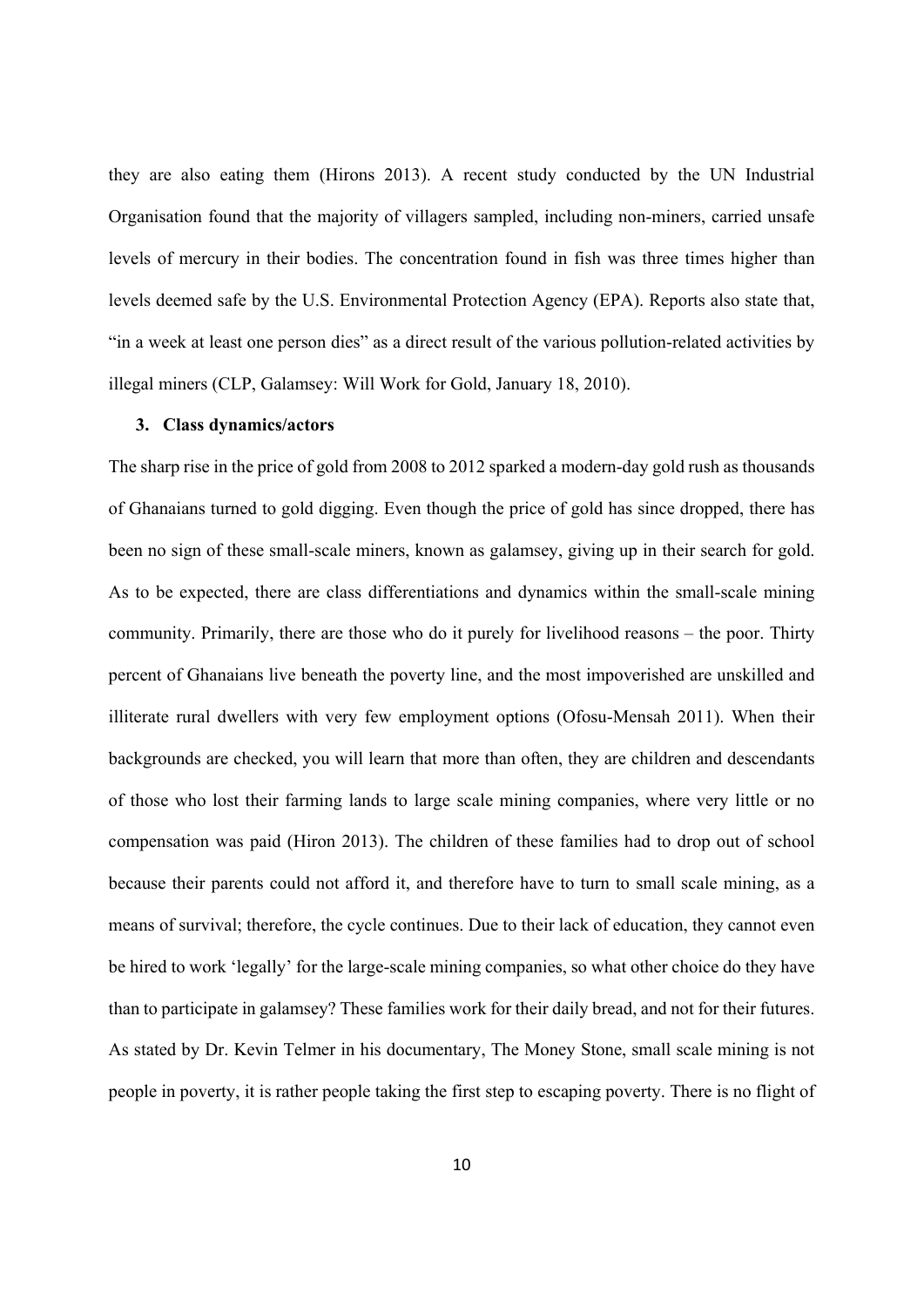capital or income associated with small scale mining because every penny earned stays within the local economy because these rural miners spend the money they make within their communities.

 There is also an apparent class struggle within the miners themselves. Miners are divided into gangs, consisting of ten to fifteen members. Each miner typically has his own role in the group and is charged the different tasks. The leader or 'ghetto owner' is followed by the chisellers, who are responsible for extracting the gold carrying stones. Under them are the 'loco boys', who carry the stones up to the surface. These miners spend weeks digging a hole big enough to create a shaft deep enough to climb into. The hand dug tunnels can reach several metres in depth and miners descend and ascend with no harness or rope. Only a small minority of the gangs can afford equipment such as an air pump and water puller. Once underground, the chisellers explore the rock faces in search for traces of gold. When the precious metal is spotted, miners get to work with their chisels and hammers. As expected, it is very dark once underground, and the only thing used for light is a battery-operated flashlight attached to their hats. The heat is intense underground, as well, and miners use all possible methods to air the shaft. The last part of the mining process involves the transportation of extracted stones to a machine station, where Chinese-made technology is found (Hiron 2013). The stones are crushed by a machine named 'chan fra' into small pieces, until a fine sand is formed. The sand is then washed on inclined wooden boards, on which a series of blankets are located; these stop and retain the gold particles. The blankets are then shaken in basins, where the gold is finally collected. Mercury is added to separate the mineral. This process can take several hours before the ore is separated and ready to be sold. Usually, miners are not required to pay the machine owners for the use of their equipment. They are, however, required to sell the gold to them at a very low price. The machine owners then travel to major cities to sell the gold at market price (Hilson et al. 2013).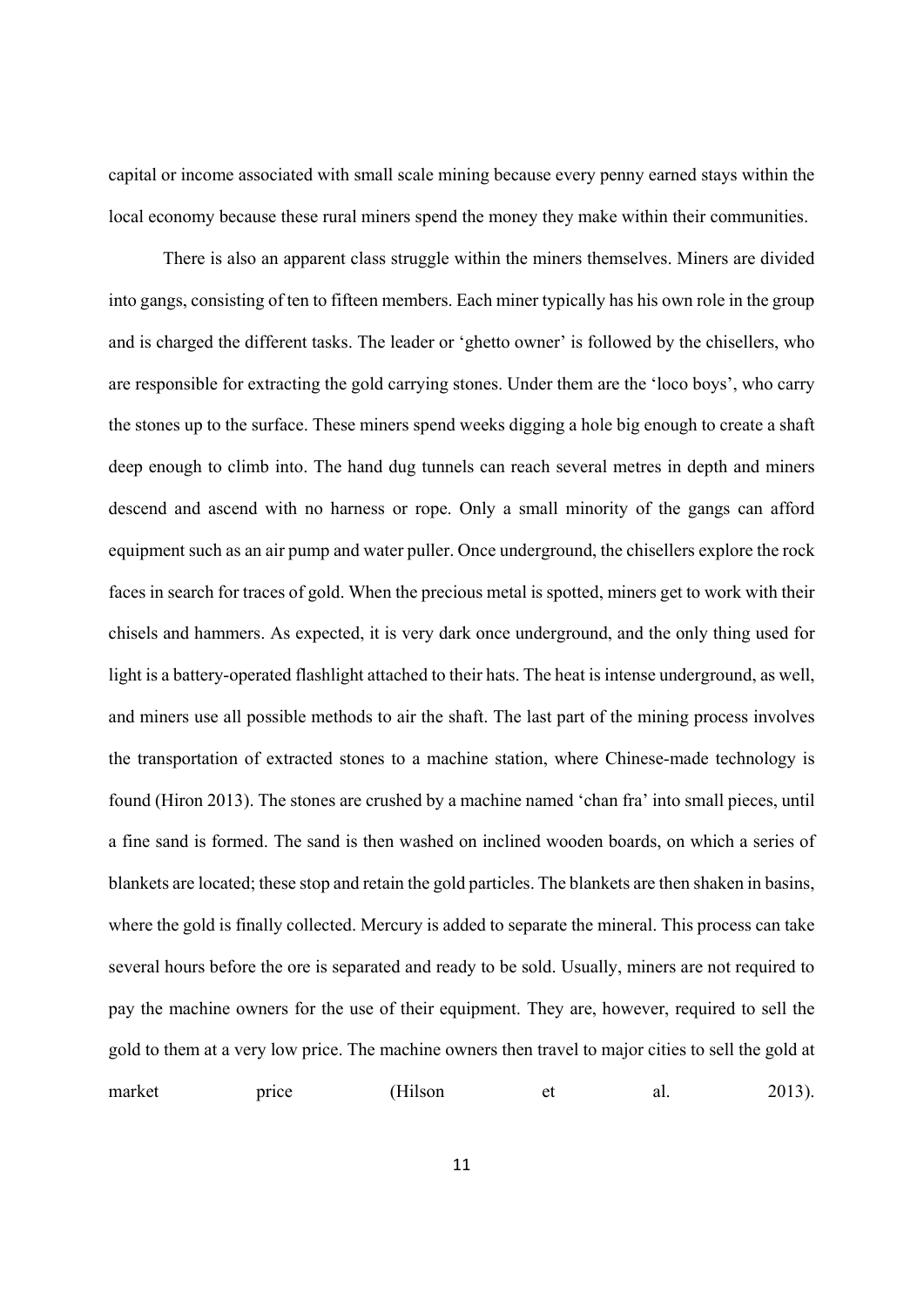Another class within the mining company are the ones who do it for commercial purposes - those who have other means of making a living but choose to do small scale mining because they can make money faster. These are the well-educated and well-connected 'opportunistic entrepreneurs' who, due to their unique position and access to significant capital investment, are able to navigate through the barriers to obtain a licence (Hilson and McQuilken 2016).

#### **4. Relationship between galamsey and big mining companies.**

 The entry of Europeans into a previously exclusively African field of activity revolutionised the mining industry in the Gold Coast (Hirons 2013). Across Africa, China is striking deals to secure access to raw materials vital to its economic growth. China's government has given Ghana a three-billion-dollar loan to develop its infrastructure. More than ten thousand immigrants arrive in Ghana every year, all hoping to make money (Hilson 2013). There have been several deaths in violent conflicts between armed Chinese miners and Ghanaians. Since 2005, it is estimated that over 50,000 Chinese immigrants have arrived in Ghana to mine illegally for gold. Some have been arrested and deported, but thousands remain (Hilson 2013). It is widely known that the police are being paid off by the big mining companies, and synonymously provide them with permits to mine, all in the full glare of local politicians. This shows the weaknesses in the governance and causes friction between big mining companies and the local miners. With what some see as the complicity of the Ghanaian government, the foreign miners smuggle powerful machinery in the country, which allows them to plough their way through the gold-rich soil much faster than the galamseys, who work with handmade tools (Busu et al. 2015).

 Mention must be made of the apparent accusations being levelled against mining companies in certain gold-rich communities like Obuasi, Prestea and Bogoso (Aubynn 2017). Some practitioners of galamsey argue that their lands have been appropriated by mining companies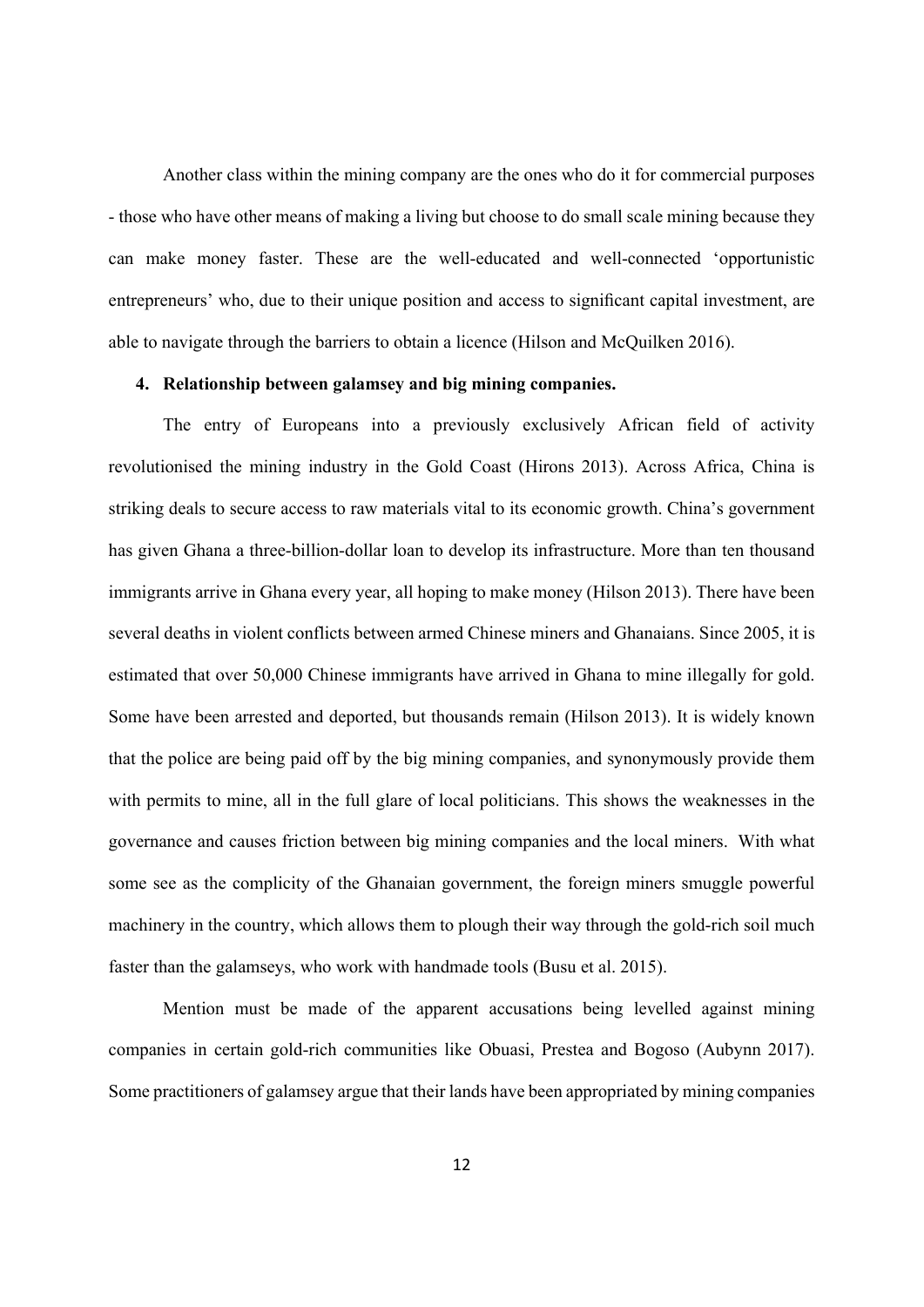and as a result, they are unable to farm as a means of survival, hence, venturing into illegal mining. However, some mining companies in the Western and Ashanti regions have adopted the policy of corporate social responsibility by helping the unemployed youth to go into agriculture (Aubynn 2017). This policy, has unfortunately failed, the reason being that illegal miners do not see agricultural projects and ventures as a way of making money as much money as they would if they mined illegally. Farming is now known as "a poor man's occupation" (Hilson 2015).

#### **5. Women and Children Participation**

 One of the most devastating effects of illegal mining is children as young as seven years of age are the manual hands in the mining process. Classrooms have become empty in galamsey operation areas. Teachers and opinion leaders appear helpless at stopping this trend. Galamsey operations come with the attraction of money on a daily basis. Though many children are exploited by their employers, they get introduced to the world of galamsey by their families, and once they have got money to help take care of their homes, find it hard to quit (Koomson 2017).

 The gender division of labour within galamsey is quite prevalent. For many others, it has become the only means of survival. Women in ASM are particularly marginalised. They may constitute up to 50 per cent of the labour force and are engaged largely as haulers and washers, and service providers (Koomsen 2017). Pregnant women sweat and labour in these pits, risking not only their lives, but the ones of their unborn children. Young mothers virtually live in the deadly pits - eating, bathing and nursing their young with no choice but to withstand the dangers involved. In the process, an unintentional generational cycle of hardship, poverty and danger are being set in motion.

#### **6. Negative Social Implications of the Galamsey Industry**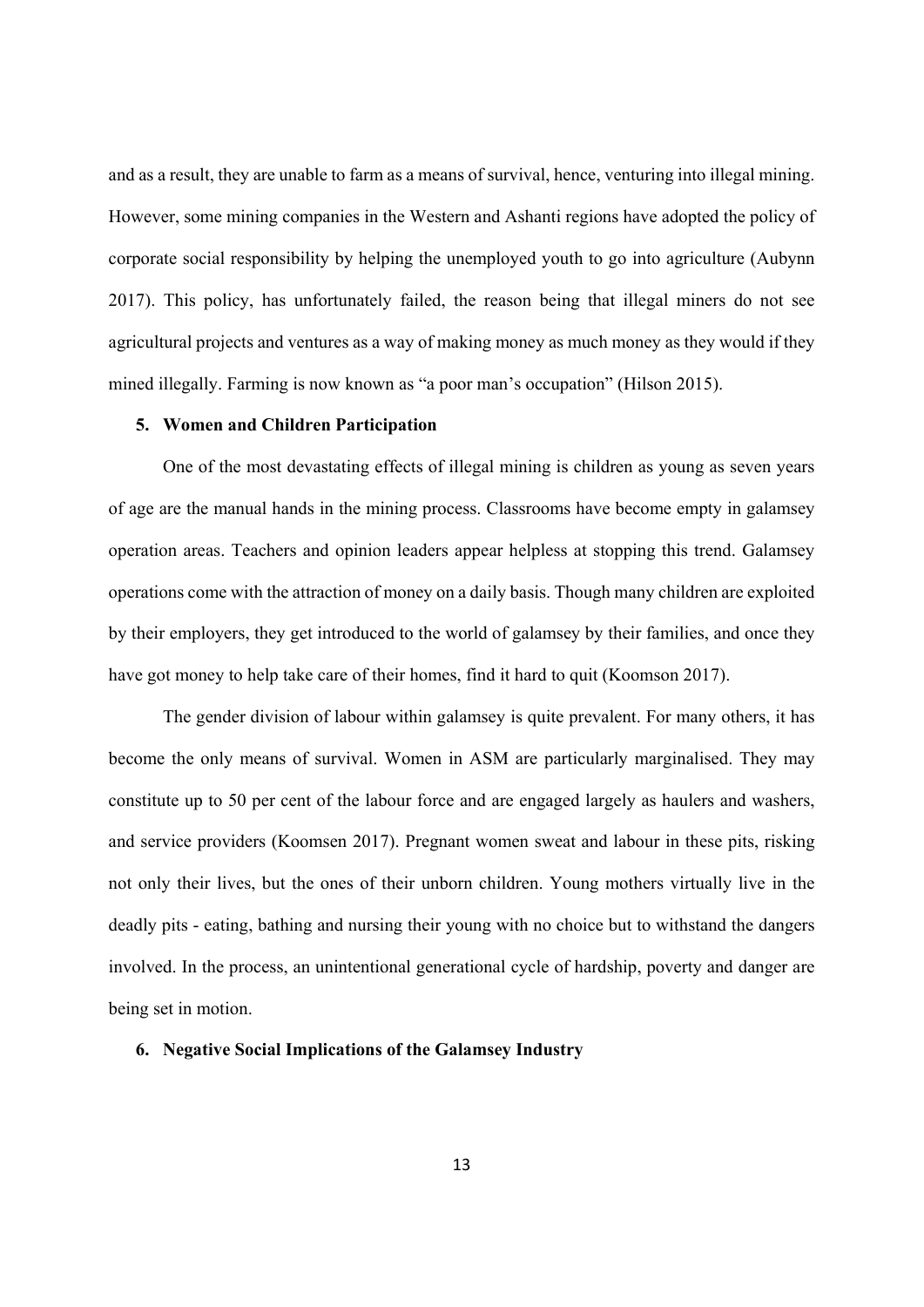One major complaint concerning mining companies is the erosion of social values with the prevalence of prostitution, drug and alcohol use (Hirons 2013). According to CARE International, a non-governmental organisation working in Tarkwa, there are two types of sex workers in the area: mobile and resident sex workers. The resident sex workers service mostly the local workers employed with the large mines and the galamsey community. It is believed that the growing incidence of HIV cases in mining towns like Tarkwa (in fact the highest in the Western Region) is a result of the influx of sex workers to the area (Koomsmen 2017). The same reason can be assigned to Obuasi which has the highest HIV/AIDS cases recorded in the country (Akabzaa et al., 2007).

 It is common knowledge among many residents of the various mining towns that an addictive drug sub-culture is growing in these areas. Mining, which involves excessive physical exertion, is tasking and risky hence, the high drugs use. The drugs used by these miners are preferred for their performance enhancing qualities, i.e. they consume them with the belief that it would stimulate them to work hard (Akabzaa, 2000). Marijuana or Indian hemp (cannabis sativa) and other addictive drugs are on the increase among galamsey operators.

#### **3. The Role of the State in the ASM Sector**

#### **Key themes to be discussed under this section:**

- 1. The state: what is it? What does it do or not do, and why?
- 2. History of the intervention of the colonial state in TAM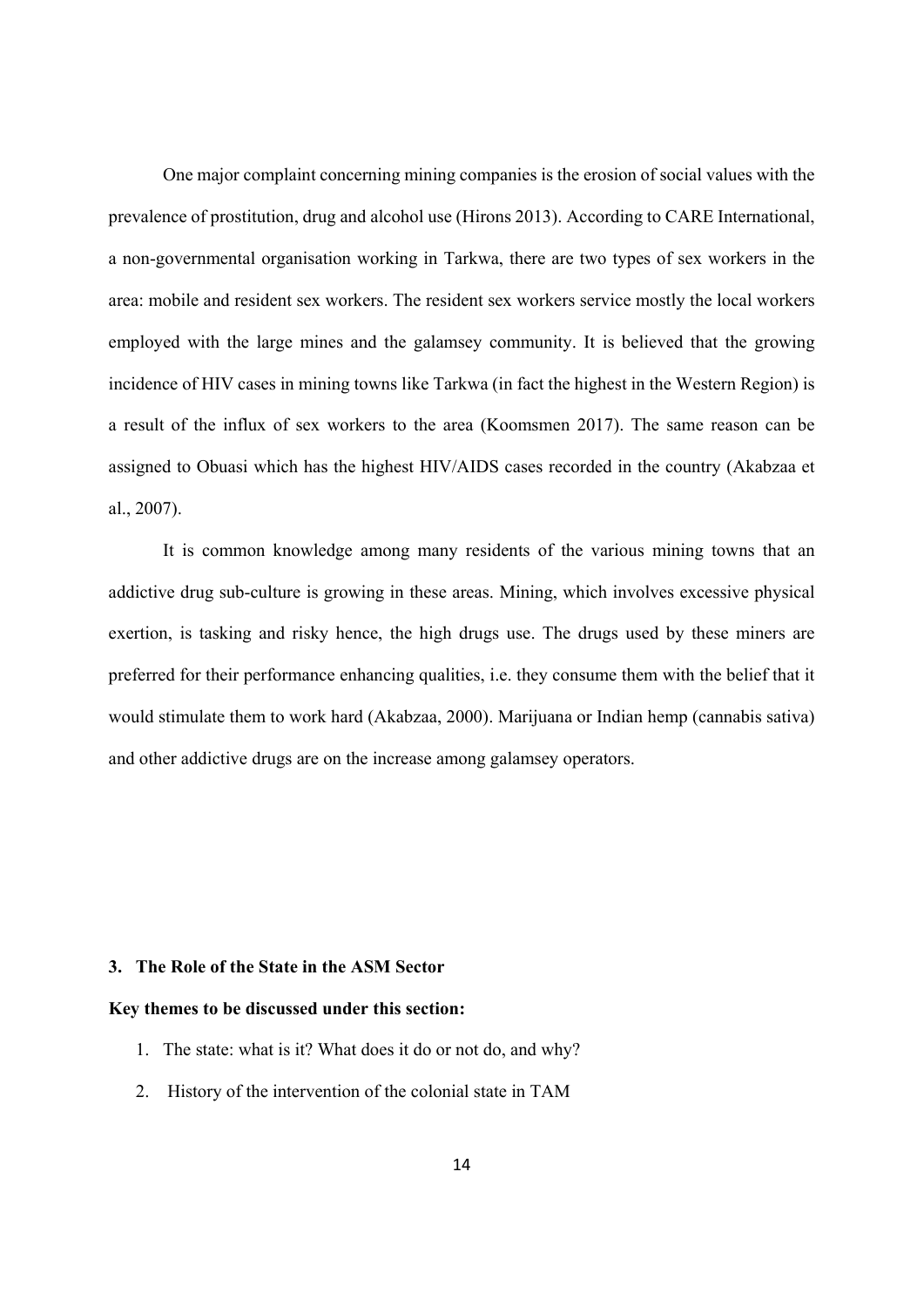- 3. The history of the intervention of the post-colonial state in mining, between 1957 and now – the empirical role of the state (laws, acts and policies)
- 4. Formal-informalisation of ASM in GHana
- 5. The international dynamics shaping the role of the state in the Ghanaian mining industry: policies and regulations in whose interests the

As stated in the introduction, small-scale artisanal mining, which was a respected tradition in Ghana for centuries, became a persecuted profession after the British colonised the region in the early 19th century and banned the practice. This attempted to exclude the local people or the indigenous miners from the mining industry, which had been their main business up to the 1880s and turned it into the exclusive opportunity of European capitalists only (Ofosu-Mensah 2011; Hirons 2014). Moreover, small-scale galamsey mining was banned by the government because of the uneducated use of certain chemicals such as mercury and cyanide in the operations of the artisanal miners. In the course of the colonial period, a lot of mining firms that were working in the Gold Coast made extensive use of mercury to retrieve gold. With no rigorous legislations or environmental concerns regarding acquisition, use and disposal, mercury was the most appropriate choice for many of the gold-mining companies operating in the country (Hirons 2014). The Mercury Ordinance of 1933 was, therefore, passed by the colonial government to regulate the purchase and prohibit the sale of mercury to the natives. Through this legislation, the use of mercury by Ghanaian miners was regarded illegal (Hilson 2012).

 Powerful individuals within the formal mining sector play a key role in ensuring that the gold produced through galamsey finds market in the formal gold market. In Ghana, this role is played under the domain of the District Small Scale Mining Centres, which are responsible for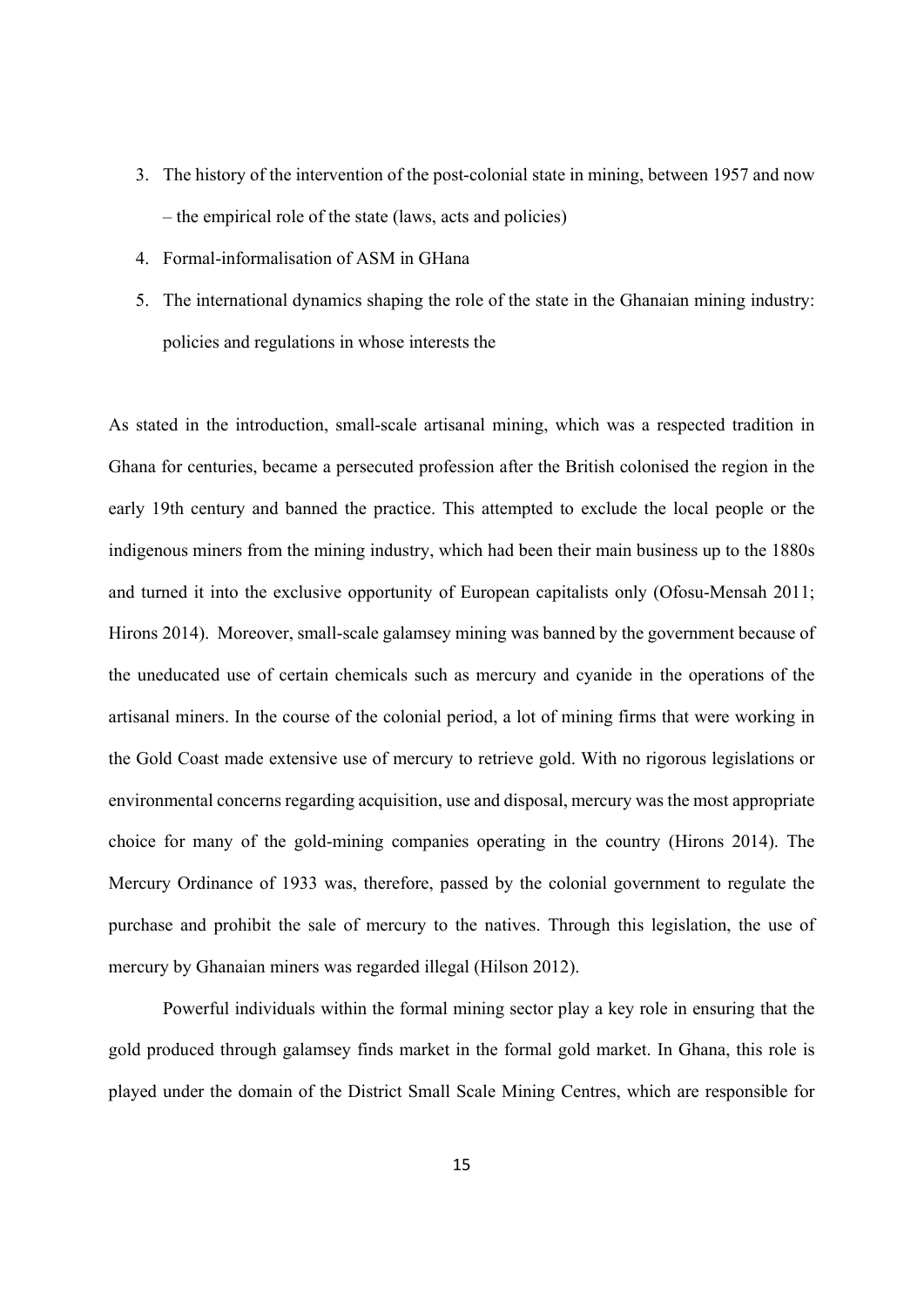marketing legal small-scale operations as well as collecting the gold for local consumption (Abdulai 2016). Powerful individuals – who hold top positions in government, traditional councils and in mining multinational companies - own these mining sites. Such individuals make it difficult to effectively clamp down on the influence of galamsey operations and keep the local demand for gold by acting as middlemen to the agencies responsible for regulating the mining industry. These individuals also keep the market chain for mercury open despite the ban of the substances in mining since 1933, prohibiting the trade and use of mercury in any mining operations (Tsuma 2009).

 In attempt to regulate ASM, the Minerals Commission put out a framework that outlined the efforts and legislations being put into effect. The government conceded to the importance of artisanal mining and for that reason the Provisional National Defence Council (PNDC) administration legalised small-scale mining in 1989, because it is an important player in the country's mining sector (Ofosu-Mensah 2011). As part of the minerals sector restructuring and in an attempt to regulate the industry, the small-scale mining sector was formalised through the enactment of PNDC Law 218, the Small-Scale Gold Mining Law. Under this law, the Small-Scale Mining Project, a department of the Minerals Commission is responsible for registering and supervising small-scale miners in the country. The project has so far registered over 600 cooperative and individual small-scale miners (Akabzaa 2000).

 Compared to other Sub-Saharan countries, Ghana is ranked rather high when it comes to its government capacity (Akabzaa 2000). In spite of this, the government is said to have major challenges with regards to its capacity in relation to the small-scale mining sector. In 1989, Ghana established the Precious Minerals Marketing Company (PMMC) with the objective of increasing the governmental income from the small-scale mining sector, as well as facilitating a market for the small-scale miners (Hilson 2003). However, as both Hilson and Teschner claim, the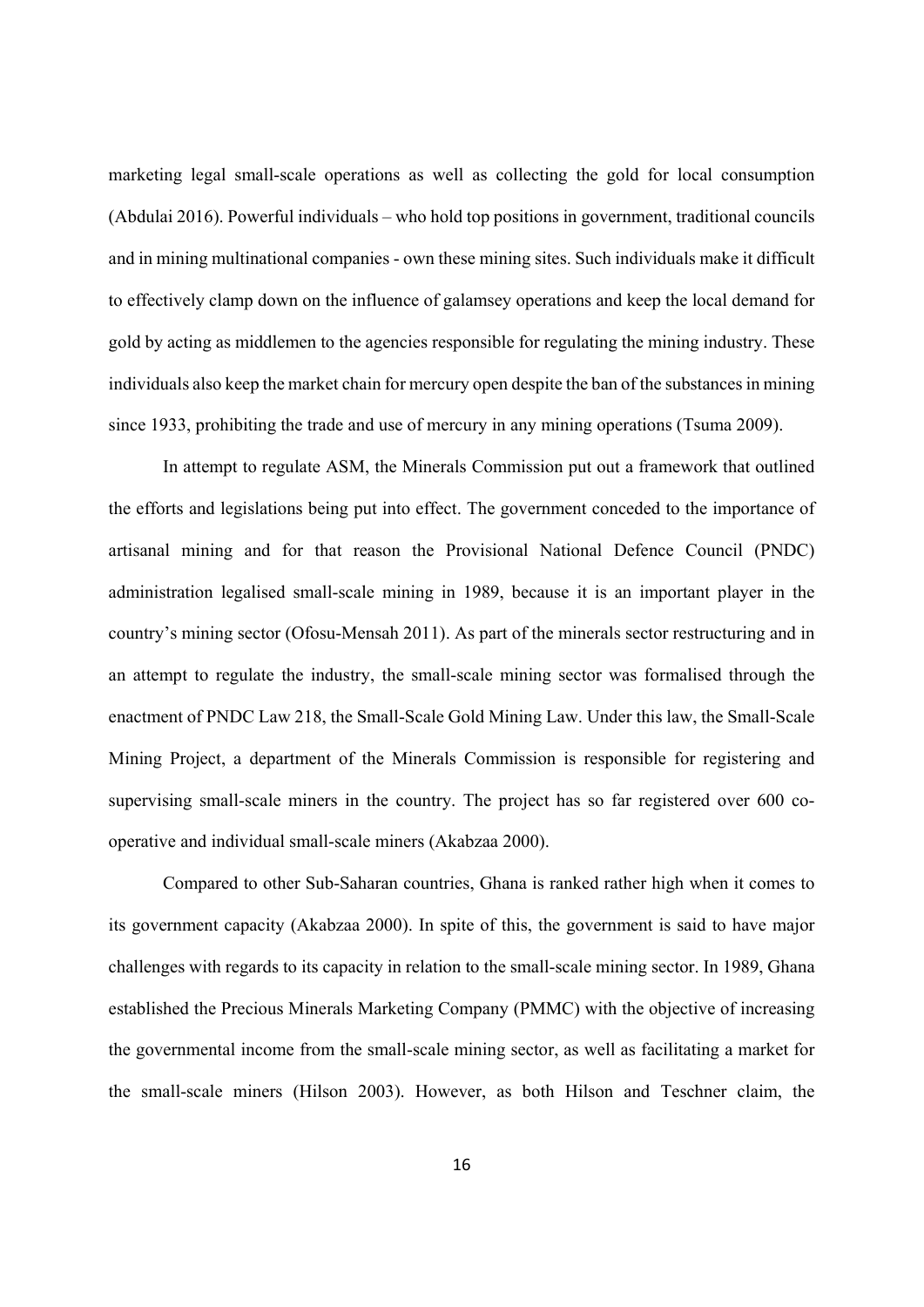organization does not only buy from the legal small-scale miners, but also from the galamsey (Hilson, 2003; Teschner, 2012); even the Chinese galamsey are also selling to the PMMC.

 Despite the legalisation of their operations, some still operate illegally. The small-scale mining law requires them to register with the Minerals Commission who would grant them licences to operate in specific areas designated for small-scale mining operations but because of the frustrations they meet in the registration process, many of them opt to operate illegally. This has given rise to two groups of small-scale miners, those registered and licensed and those operating illegally (galamsey). Further, according to Hilson, most locals are reluctant to undergo training to become registered legal miners (200). This is because governmental policy processes have not been done with sufficient "stakeholder participation". It is even reported that many managers and mine engineers state that efforts taken with regards to policymaking and implementation in the mining sector has been done very poorly (Hilson 2001), with very little conversation with the miners and those actually involved in the industry.

 Table 1 gives a short history of legislations and laws passed in the attempt to regulate artisanal small-scale mining. Table 2 shows ongoing initiatives put on by the government of Ghana and other organizations in an effort to come up with solutions.

### **Table 1: The Regulatory Framework for Artisanal Small-Scale Mining in Ghana1**

| <b>YEAR</b> | LAW OR REGULATION COVERING   DESCRIPTION IN RELATION TO ASM |                                                                                                                                                                                                                                                                           |
|-------------|-------------------------------------------------------------|---------------------------------------------------------------------------------------------------------------------------------------------------------------------------------------------------------------------------------------------------------------------------|
|             | <b>ASM</b>                                                  |                                                                                                                                                                                                                                                                           |
| 1989        | Legalisation of small-scale gold mining                     | The Small-scale Gold Mining Law 1989 (PNDCL 218)<br>regulates: registration activity, granting of gold-mining<br>licences to individuals, groups and registered<br>cooperatives, licensing of buyers, and the establishment<br>of district centres to support applicants. |

<sup>&</sup>lt;sup>1</sup> Sources: Hilson and McQuilken (2016); Hilson (2001); ICMM (2015); Ghana Legal (2015); FAO (2015).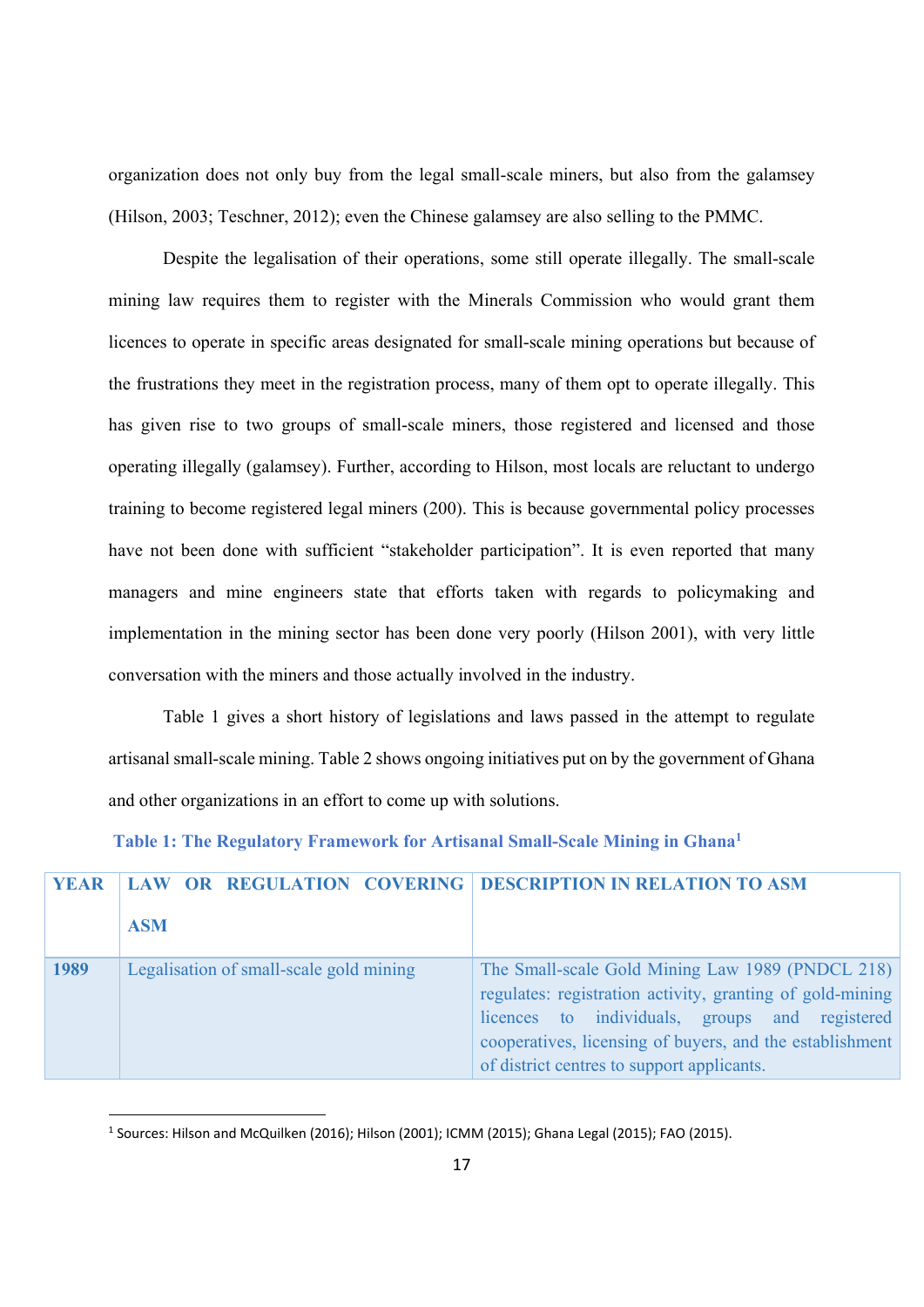| 1989  | Precious Minerals Marketing Corporation<br>Law, 1989 (PNDCL 219)            | Changed the Diamond Marketing Corporation into the<br>Precious Minerals Marketing Corporation (PMMC) and         |  |
|-------|-----------------------------------------------------------------------------|------------------------------------------------------------------------------------------------------------------|--|
|       |                                                                             | authorised it to buy and sell gold.                                                                              |  |
| 1993  | Minerals Commission Act, 1993 (Act 450)                                     | Established the Minerals Commission (MinCom) as a                                                                |  |
|       |                                                                             | corporate body and defines its functions and powers.                                                             |  |
| 1994  | Environmental Protection Agency Act, 1994                                   | Functions of the agency include the issuing of                                                                   |  |
|       | (Act 490)                                                                   | environmental permits, prescribing and ensuring<br>compliance with environmental regulations.                    |  |
| 1994  | Water Resources Commission Act, 1996 (Act                                   | Regulation of domestic and commercial water use and                                                              |  |
|       | 552) and Water Use Regulations, 2001                                        | where MinCom, in consultation with the EPA, considers                                                            |  |
|       |                                                                             | the proposed water use to require an environmental                                                               |  |
|       |                                                                             | management plan.                                                                                                 |  |
| 1999  | <b>National Land Policy</b>                                                 | Land policy plan that incorporates range of existing land<br>laws and regulations for the first time.            |  |
| 2006  | Minerals and Mining Act, 2006 (Act 703)                                     | Act revising and consolidating mining and mineral law.                                                           |  |
|       |                                                                             | Empowers the minister, after consulting MinCom, to                                                               |  |
|       |                                                                             | designate areas for ASM operations.                                                                              |  |
|       |                                                                             |                                                                                                                  |  |
|       |                                                                             | Repeals the Minerals and Mining Act, 1986 (PNDCL<br>153) and Small Scale Gold Mining Law, 1989 (PNDCL            |  |
|       |                                                                             | 218) among others and incorporates existing laws and                                                             |  |
|       |                                                                             | regulations on the sale of mercury and minerals, use of                                                          |  |
|       |                                                                             | explosives, requirement for environmental permits, etc.                                                          |  |
| 2014  | Inter-Ministerial Task Force on Illegal Mining                              | A presidential directive established an inter-ministerial                                                        |  |
|       |                                                                             | task force to seize equipment and arrest and prosecute                                                           |  |
|       |                                                                             | unlicensed small-scale miners and non-Ghanaians                                                                  |  |
|       |                                                                             | involved in operations.                                                                                          |  |
| 20 15 | Minerals and Mining Amendment Bill, 2014<br>(Mineral Development Fund Bill) | Bill amending the Minerals and Mining Act, 2006 (Act<br>703). First, to enable the Minister of Lands and Natural |  |
|       |                                                                             | Resources to prescribe the rate of royalty payments                                                              |  |
|       |                                                                             | (formerly fixed at five per cent), and second, to enable the                                                     |  |
|       |                                                                             | confiscation of equipment used in illegal artisanal and                                                          |  |
|       |                                                                             | small-scale mining operations.                                                                                   |  |
| 2016  | Minerals and Mining Policy of Ghana                                         | A broad policy document to guide the government in the                                                           |  |
|       |                                                                             | management of minerals and mining with explicit                                                                  |  |
|       |                                                                             | objectives relating to the artisanal and small-scale mining                                                      |  |
|       |                                                                             | sector.                                                                                                          |  |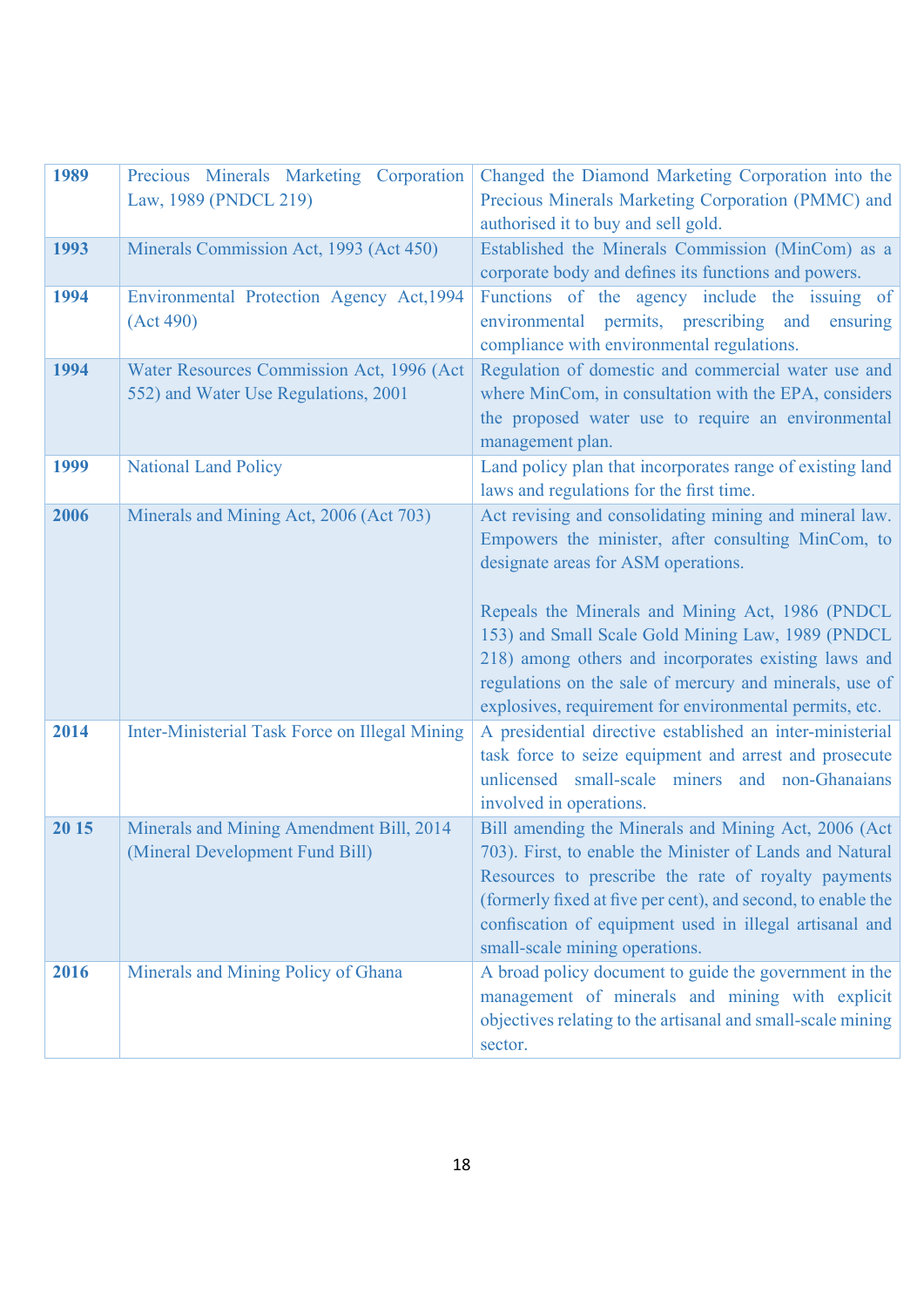# **Table 2: Ongoing ASM Initiatives in Ghana2**

| <b>YEAR</b>                                 | <b>INITIATIVE</b>                                                                                               | <b>PARTNERS</b>                                                                                                                                                                                             | <b>OVERVIEW</b>                                                                                                                                                                                                                                                                                                                                                                                                                              |
|---------------------------------------------|-----------------------------------------------------------------------------------------------------------------|-------------------------------------------------------------------------------------------------------------------------------------------------------------------------------------------------------------|----------------------------------------------------------------------------------------------------------------------------------------------------------------------------------------------------------------------------------------------------------------------------------------------------------------------------------------------------------------------------------------------------------------------------------------------|
| 2008<br>$\qquad \qquad -$<br>present        | Natural<br><b>Resources</b><br>and<br>Environmental<br>Governance<br>Framework                                  | World Bank (International<br>Development<br>Association)<br>development<br>and<br>partners Ministry of Lands<br>and Natural Resources                                                                       | Technical and budgetary support to<br>natural<br>improve<br>resource<br>and<br>environmental governance through<br>policy and institutional reforms and<br>capacity building (World Bank, 2015).<br>Multi-stakeholder workshops with over<br>1,000 participants in eight ASM office<br>field locations. Developed Ghana ASM<br>Framework identifying key issues and<br>outlining a 1 to 10-year development<br>plan for ASM (MinCom, 2015a). |
| 2011<br>$\overline{\phantom{0}}$<br>ongoing | Certification<br>efforts<br>for<br><b>ASGM</b> in West Africa                                                   | Responsible<br>Alliance<br>for<br><b>Mining</b><br>Fairtrade<br><b>International Solidaridad</b>                                                                                                            | Range of initiatives linking Western<br>jewellers and consumers directly to<br>ASGM cooperatives to certify the<br>origin of minerals and minimum<br>standards of production, and improve<br>traceability and transparency of supply<br>chains (Hilson, 2014; McQuilken,<br>2016).                                                                                                                                                           |
| 2013                                        | National Action Plan (NAP)<br>on ASGM in accordance with<br>Annex C of Minamata<br><b>Convention on Mercury</b> | <b>United Nations Environment</b><br>Programme<br>United Nations Institute for<br>Training<br>and<br>Research<br><b>European Union</b><br>Environmental Protection<br>Agency<br>Friends of the Nation Ghana | In the process of ratifying the Minamata<br>Convention on Mercury to reduce, and<br>where feasible, eliminate the use of<br>mercury. Multi-stakeholder dialogues<br>and workshops to sensitise and collect<br>inputs to develop a national action plan<br>formalisation<br>of<br>ASGM,<br>management of mercury use and trade,<br>public health strategies (UNEP, 2013).                                                                     |
| 2015                                        | Training<br>Programme<br>for<br>and Small-Scale<br>Artisanal<br><b>Miners</b>                                   | University of Mines and<br>Technology                                                                                                                                                                       | Memorandum of Understanding for<br>UMaT to train GNASSM members in<br>various technical, management and                                                                                                                                                                                                                                                                                                                                      |

 2 Sources: Hilson and McQuilken (2016); Hilson (2001); Government of Ghana (2014); ICMM (2015); Minerals and Mining Act, 2006 (Act 703).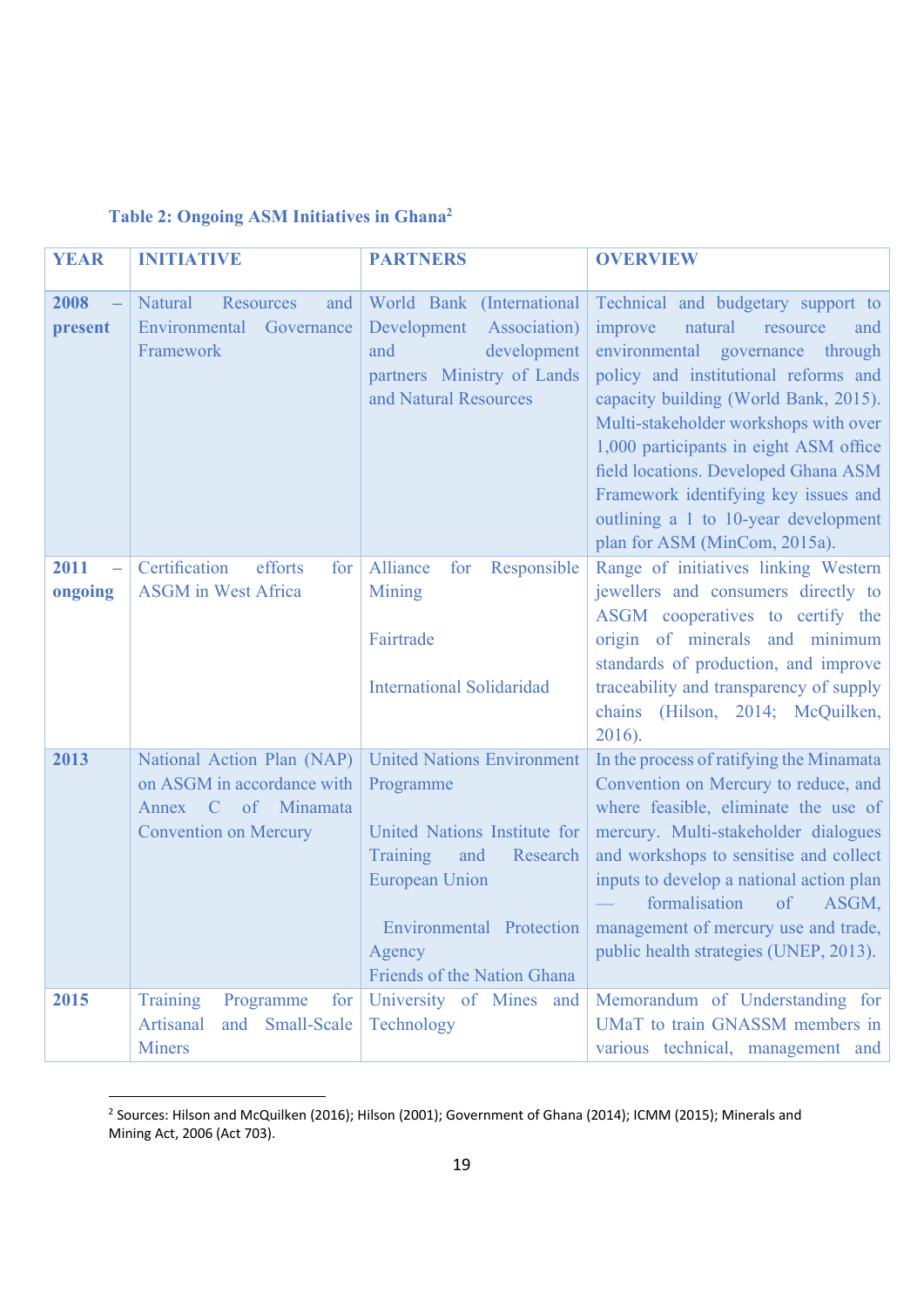|      |                                 | <b>Ghana National Association</b>  | health and safety aspects of ASM.        |
|------|---------------------------------|------------------------------------|------------------------------------------|
|      |                                 | of Small-Scale Miners              | Three-tiered programme (low, medium,     |
|      |                                 |                                    | high) with associated training manuals   |
|      |                                 |                                    | to equip miners with skills and promote  |
|      |                                 |                                    | best practice                            |
|      |                                 |                                    | (UMaT, 2015).                            |
| 2015 | Re-catogotisation of Mining     | Ministry<br>of<br>Lands<br>and     | Reviewing the categorisation of ASM      |
|      | Licenses                        | <b>Natural</b><br><b>Resources</b> | mining licences to account for changes   |
|      |                                 | (MinCom)                           | in characteristics and enable foreign    |
|      |                                 |                                    | investment. The measures aim to          |
|      |                                 |                                    | reduce illegal foreign mining and        |
|      |                                 |                                    | increase the ASM tax and revenue base    |
|      |                                 |                                    | (MinCom, 2015a).                         |
| 2015 | Computerised Licence and        | <b>Australian High Commission</b>  | Technical assistance to improve the      |
| 2017 | Administration<br><b>System</b> |                                    | effectiveness,<br>accountability<br>and  |
|      | Project                         | Ministry<br>of Lands<br>and        | compliance of the management of          |
|      |                                 | <b>Natural</b><br><b>Resources</b> | mineral rights, mining licences and      |
|      |                                 | (MinCom)                           | royalties. Support MinCom                |
|      |                                 |                                    | develop<br>computerised<br>to<br>a       |
|      |                                 | Development<br>Revenue             | administration<br>for<br>system<br>the   |
|      |                                 | Foundation<br>(NGO                 | processing,<br>management<br>and         |
|      |                                 | experienced<br>revenue<br>in       | monitoring of mineral rights<br>and      |
|      |                                 | raising).                          | licences. Aims to help increase investor |
|      |                                 |                                    | confidence<br>and improve<br>mining      |
|      |                                 |                                    | (Australian<br>investment<br>High        |
|      |                                 |                                    | Commission, 2015).                       |

## **The Formal-Informalisation of ASM: Failure of state regulation of the sector**

The government has allowed big mining companies to come in and take over the lands of those living there, so they feel they have no other choice than to participate in galamsey. The state has established a national security task force made of the military, the police, and immigration and custom officers. The use of force by the government is not sustainable, because these government officials cannot stay and regulate a particular land forever. Eventually, they must move on and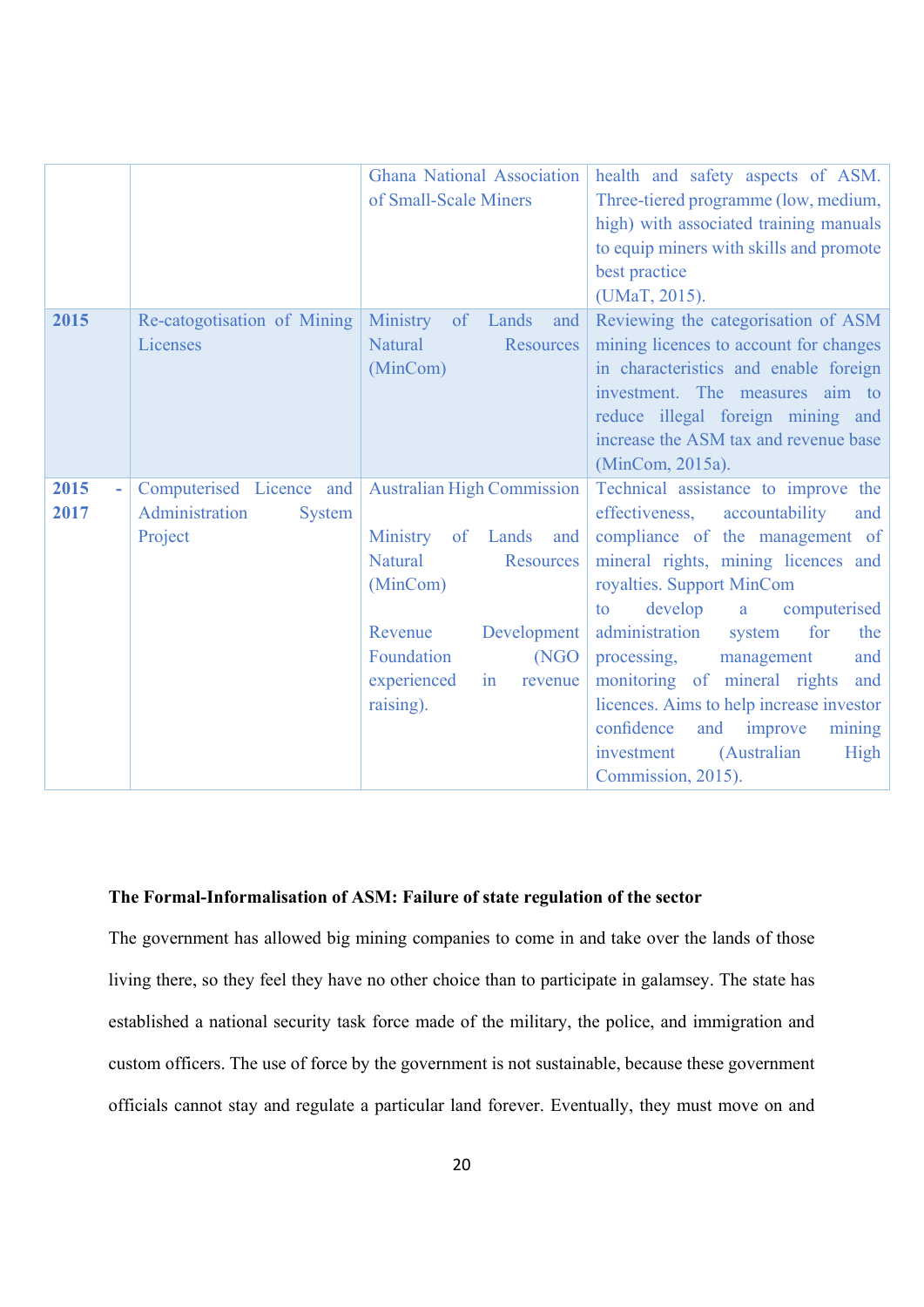once they do, the miners return. What is rather sustainable, is for the government to provide an enclave in which these small-scale miners can continue mining but are properly supervised. The government can register these miners, inform them how to manage the environment but they must pay fees and taxes. There must be a way to formalize a segment of small scale mining that is actually recognized by the law. If the government actually formalized it, training could be provided (Ofosu-Mensah 2011).

 What happens to all of the gold produced in small scale mines? Much of it is bought by the state's own gold trading body, the Precious Minerals Marketing Company (PMMC), or one of its 750 licensed agents. It openly states that it buys gold from small scale mines but claims it operates within the law and only buys from Ghanaians. However, as we all know, many of these mines are being operated illegally (Hilson 2016).

#### **4. Recent Developments in the Sector Both in the Areas of Policy and Practice**

- 1. Foreignisation of ASM in Ghana
- 2. Biased and negative media reportage on ASM: foreign large-scale mining companies (FLSMC) are angels?
- 3. Militarisation of the enforcement of laws on ASM the paradox of liberal democracy?
- 4. New laws and policy frameworks (the MMIP, CMV,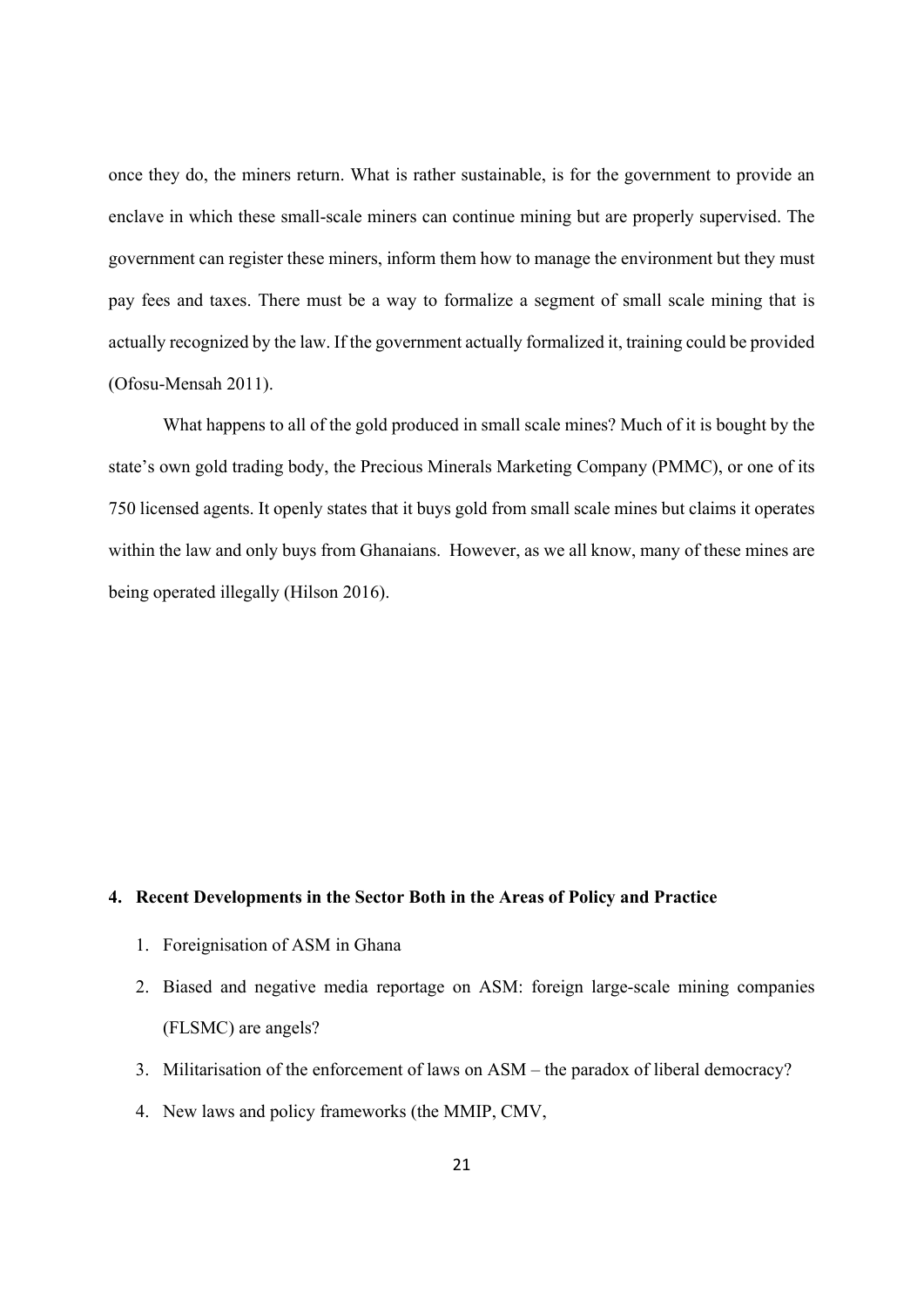In 2006 the policy framework for Ghana's mining sector was revised in what was called the 2006 Minerals and Mining Act (Act 203), replacing the Mineral and Mining Law 1986, PNDCL.153 (Techner 2013). The new framework was divided into distinct sections, where one entailed largescale mining, and the other, section 81-99 applies to small-scale mining (Mining Act, 2006).

 Throughout the past decades, China has to an increasing extent increased their cooperation with African countries, both through aid, but more so through the establishment of Chinese companies and foreign direct investments (FDI) within countries deemed to be rich with resources (2013). In the more recent period of mining, illegal Chinese miners play a significant role, not only in quantity, but also potentially in level of environmental degradation they are causing (Ayisi 2013). It is estimated that there are around 20 000 to 50 000 illegal Chinese miners in the country. As Kane describes, many Chinese miners are able to cross Ghana's borders on land, sea and air with no hardship(2013). Thus, an issue that becomes central in the analysis of the government's capacity to handle the situation is the state of its border control. The income from those operating illegally directly contributes to a situation where an increasing portion of the gold output disappears out of the country, without enabling Ghana to tax it (Hilson et al. 2013). Currently the tax rate for mining companies stands at 25%, but is currently considered by the government to be increased to 35% as well as introducing an extra 10% tax rate for all revenue (Booyenes, 2012). Along with a significant amount of unregistered locals, as according to the law, all small-scale mining conducted by any foreigners in Ghana is characterized as illegal, but is yet not stopped by the government (Hilson, 2001).

## **1. Media Reportage**

Small scale miners produce about 15% of the world's gold right now. There are at least 10 million people directly involved in it in around 70 countries (Hilson 2011). The story that is rarely told in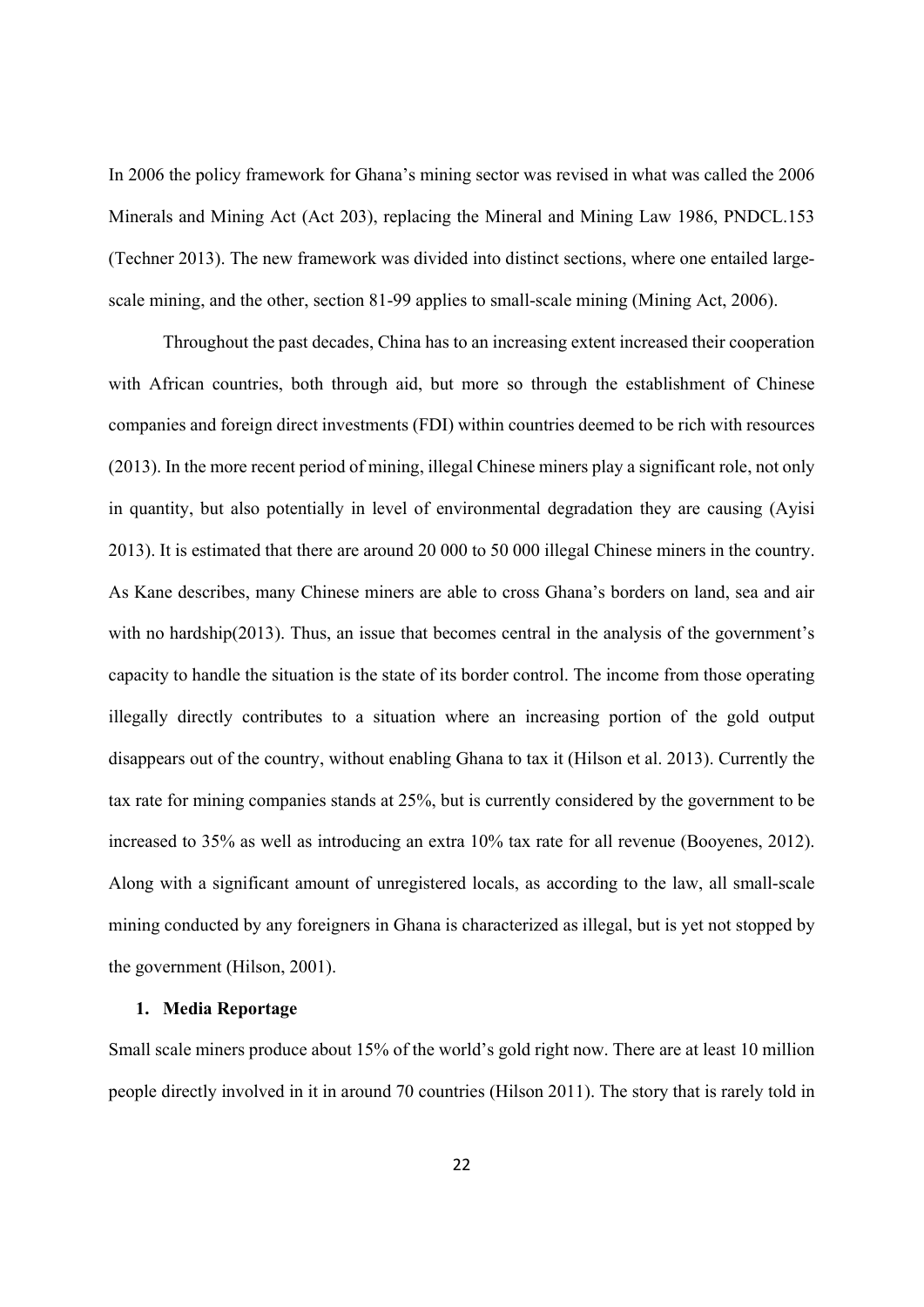the media is what a wonderful source of income it is for those living in impoverished communities, which is why it is happening. It is an effective way of delivering wealth to the poor, and it is a method of transferring wealth from the rich to the poor. According to Schiffrin (2009), the media cannot only expose wrongdoing but can also help decide and prioritize development policy by pursuing relevant issues on the agenda for public discussion and covering topics in a way that educates the public and policymakers and help societies decide how they want to approach certain developmental questions.

 Small scale mining is continuously being cast in the media as an illegal activity, rather than a development opportunity (Hiron 2013). Hilson, &Adu-Darko (2014) mentioned that many studies conducted in Ghana on illegal mining, academic literature and the media reportage seemed to focus particularly on the environmental impacts of Chinese-infiltrated galamsey activities. As a whole, Ghana's media coverage of the mining industries has been unimpressive (Colmery et al, 2009). Media coverage is generally insubstantial and only 'skin-deep'. Different perspectives on the extractive industries are offered, for example, but rarely do articles engage the totality of the issue at hand or evenly present both pro and con arguments. Commentary on the issue at hand is regularly on provided by government officials and not the people actually involved. In-depth investigative articles, crucial to monitoring the illegal mining industry is notoriously lacking in transparency, and are simply not being written well (Colmery et al, 2009).

## **5. Moving beyond the Discourse of ASM Menace: Integrating the ASM Industry into Ghana's Industrialisation Strategies**

- 1. The Linkages Approach
- 2. Application of the linkages approach to the ASM industry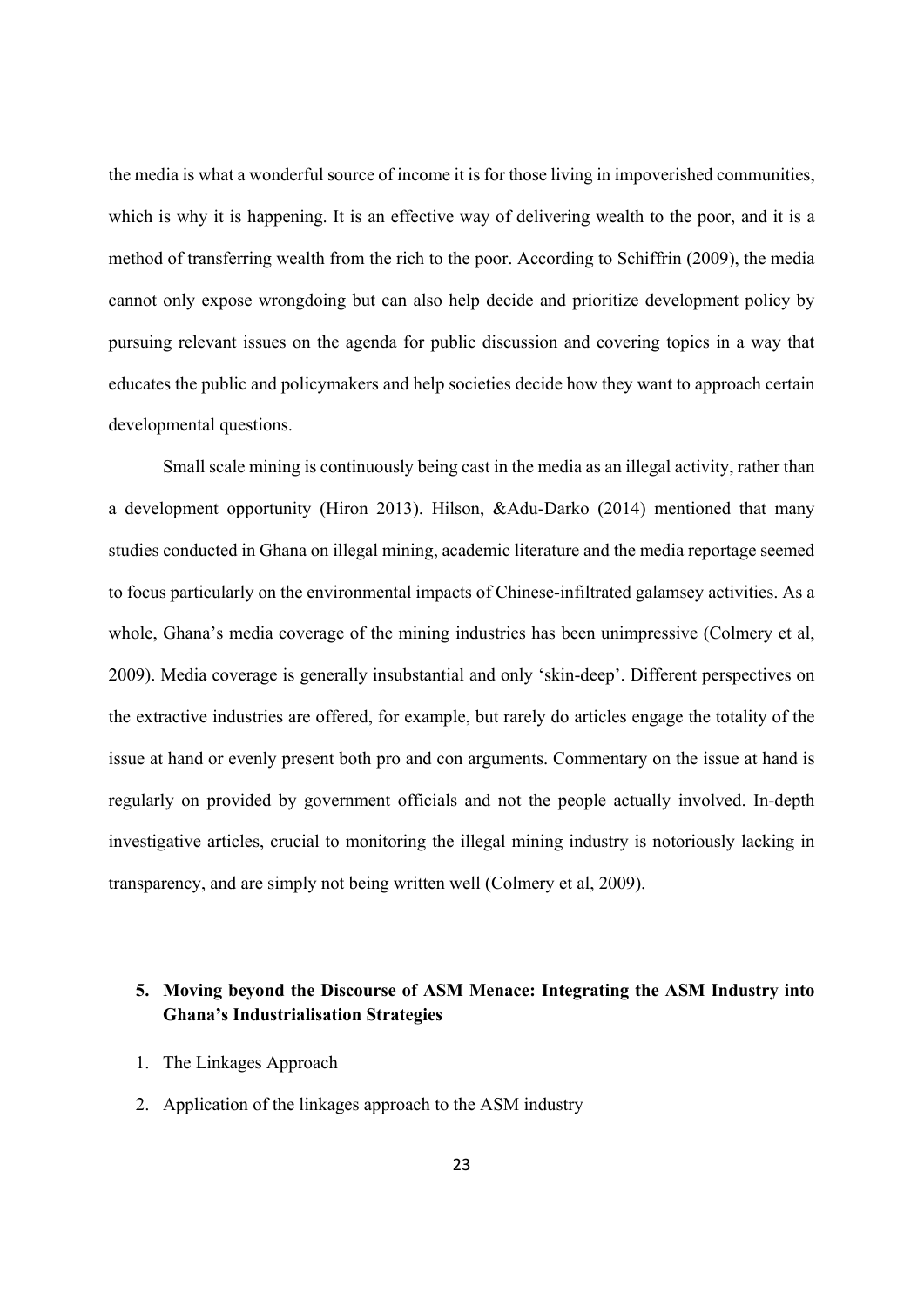#### 3. Specific policy instruments

To ensure that illegal mining or galamsey is minimised, there must be a "holistic approach", to solving the problems that the galamsey workers face (Hilson 2016). In this case it is proposed that the issue should be tackled from the educational side. The government, through the Ministry of Education, should come up with a curriculum that will contain short courses about mining and its effects on the environment (Hilson 2001). These courses will seek to portray the wrongfulness, hurtfulness and illegality of indiscriminate mining to the environment and the nation as a whole. The main point behind it is that, children would educate their parents about the ill-consequences of galamsey, and this will hopefully go a long way to discourage both practitioners and prospective ones (Ofosu-Mensah 2011).

 Also, there is the need for co-operation between the public and the mining companies. The mining companies can, as part of their corporate social responsibilities, encourage industrial farming among the natives in barren areas. The companies can acquire agricultural machinery and embark on large scale plantations that would employ the youth in their plantations rather than resorting to illegal mining (Hilson and McQuilven 2016). The assurance of a steady incomegenerating job (i.e. on the plantation) would compel people to stop the dangerous galamsey work and go into paid plantation labourer jobs.

 Finally, it is recommended that galamsey operations be legitimised and franchises granted to individuals or groups who wish to take part in the business (Hirons 2013). It is recommended strongly that the government through the Ministry of Local Government and Rural Development in collaboration with the National Commission for Civic Education (NCCE) form a unit to engage all prospective galamsey miners and educate them, in the local dialect, about proper mining